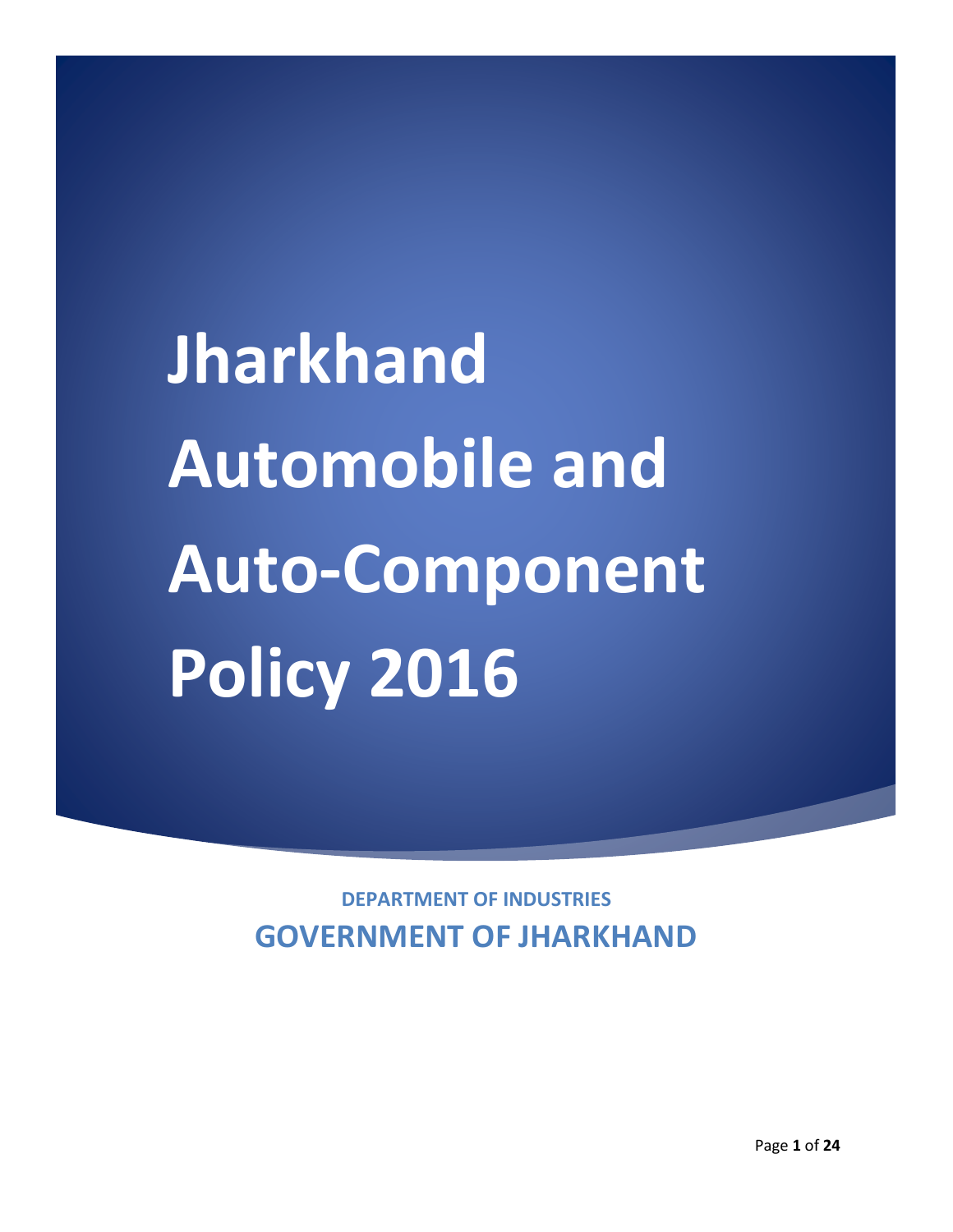# **CONTENTS**

| Sl. No. | Subject                                                 | Page No. |  |  |
|---------|---------------------------------------------------------|----------|--|--|
| 1.      | Introduction                                            |          |  |  |
|         | 1.1 Automobile Industry in India                        |          |  |  |
|         | 1.2 Auto-Component Industry in India                    | 05       |  |  |
|         | 1.3 Automobile and Auto-Component Industry in Jharkhand | 06       |  |  |
|         | 2. Vision, Objective and Strategy                       | 09       |  |  |
|         | 2.1 Vision                                              | 09       |  |  |
|         | 2.2 Objective                                           | 09       |  |  |
|         | 2.3 Strategy                                            | 10       |  |  |
|         | 2.4 Duration                                            | 10       |  |  |
|         | 3. Eligibilities and Definitions                        | 11       |  |  |
|         | 3.1 Eligible Sectors                                    | 11       |  |  |
|         | 3.2 Eligible Organizations                              | 11       |  |  |
|         | 3.3 Expectations from Mega and Ultra Mega Projects      | 11       |  |  |
|         | 3.4 Definition of Projects                              | 12       |  |  |
|         | 4. Implementation Strategies                            | 16       |  |  |
|         | 4.1 Land                                                | 16       |  |  |
|         | 4.2 Auto-vendor Park                                    | 16       |  |  |
|         | 4.3 Power                                               | 16       |  |  |
|         | 4.4 Railways                                            | 17       |  |  |
|         | 4.5 Roads                                               | 17       |  |  |
|         | 4.6 Testing Facilities                                  | 17       |  |  |
|         | 4.7 Waste Management                                    | 18       |  |  |
|         | 4.8 Labour                                              | 18       |  |  |
|         | 4.9 Industry Consultation                               |          |  |  |
|         | Single Window Clearance System<br>4.10                  | 19       |  |  |
|         | 5. Fiscal Incentives                                    | 20       |  |  |
|         | 5.1 Capital Subsidy for Common Infrastructure           | 20       |  |  |
|         | 5.2 Incentives for Manufacturing Units                  | 20       |  |  |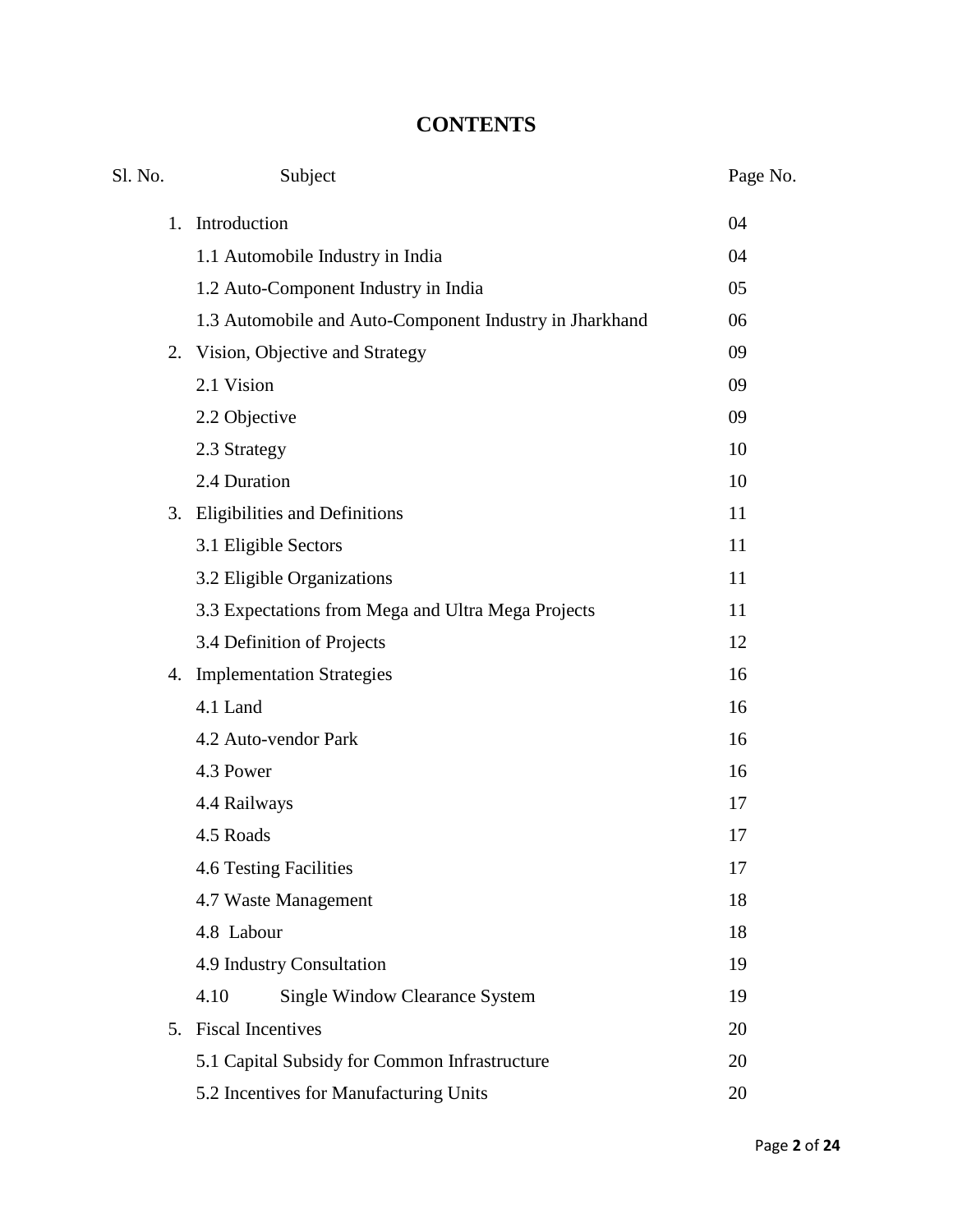| 5.3 Marketing Incentives                  | 21 |
|-------------------------------------------|----|
| 5.4 Patent and Quality Certification      | 22 |
| 5.5 Capital and Interest Subsidy for MSME | つつ |
| 6. Miscellaneous                          | 23 |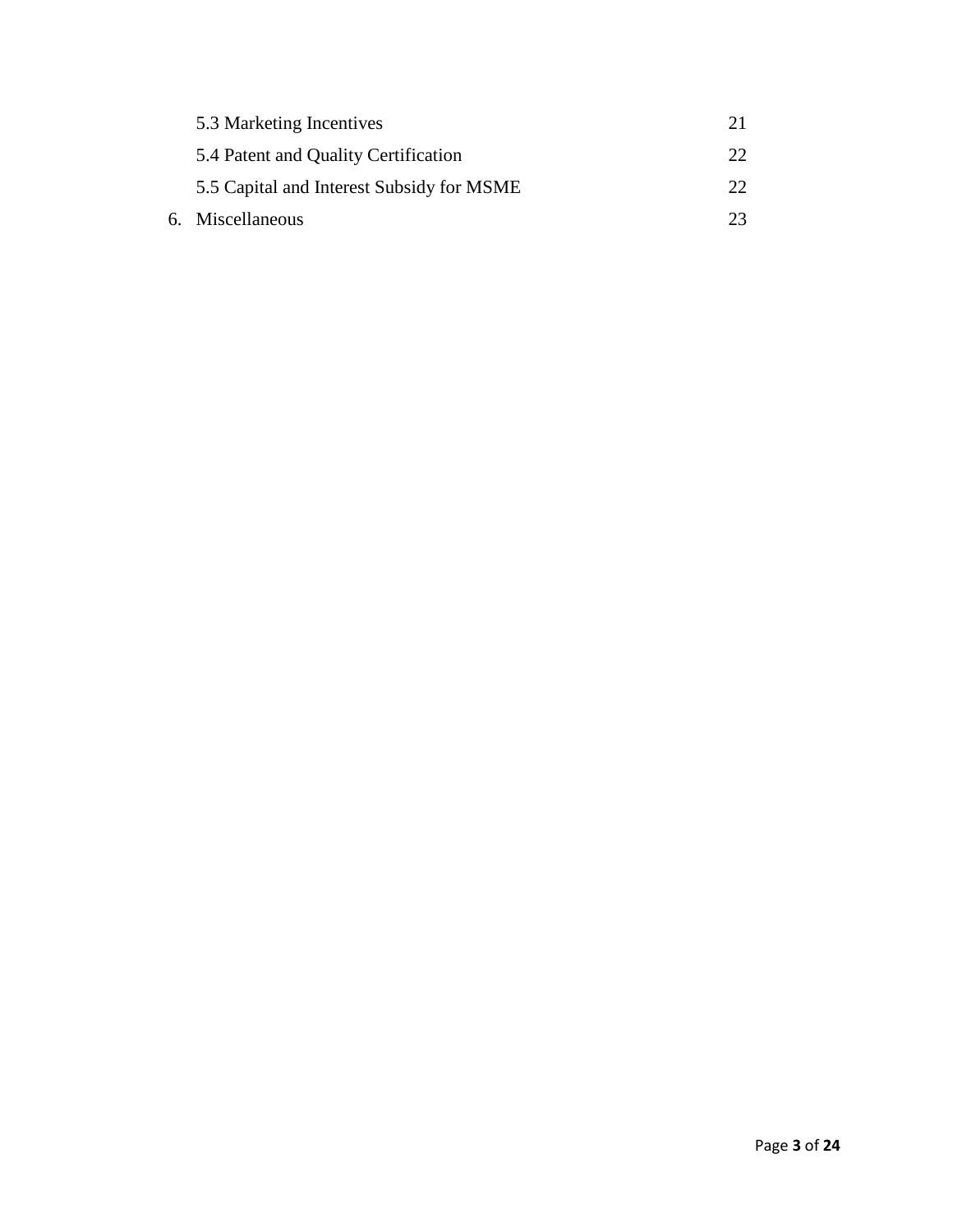# **Government of Jharkhand, Department of Industries, Mines and Geology Notification 06/U.Ni./ Ni. (Automobile and Auto component) /09/2015- 3079 dated 19.09.2016**

# *CHAPTER-I*

# **INTRODUCTION**

Automotive industry has been emerging as a sunrise sector in the non-core sector of the country. Automotive industries have been especially recognized as a sector having potential for creating employment on a large scale. India has risen to be the second largest two-wheeler manufacturer in the world, seventh in global production in motor vehicles, and every automobile manufacturer in the world has manufacturing facilities in India.

Jamshedpur-Adityapur cities developed as auto cluster over the period of time due to strong human capital, entrepreneurship, geographical advantage in the eastern India, quality educational institutions and presence of oldest automobile major of India- TATA Motors. However, during the same period, Chennai, Pune, Gurgoan and other cities of India have grown phenomenally when compared to Jamshedpur-Aditapur. These two cities of Jharkhand and other industrial areas of Jharkhand have to catch-up with other Indian cities to generate more employment in automobile sector, in order to improve the standard of living of common people. In this very context, Jharkhand need a sector specific policy on automobile and auto-components to convert Jharkhand into one of the leading state in automobile and auto-component manufacturing in the country.

#### **1.1 Automobile Industry in India:**

The Indian automobile industry account for 22% of the country's manufacturing GDP and is one of the biggest job creators, both directly and indirectly. The Indian automotive industry has the potential to emerge as one of the largest in the world. With the growing industrial production, growth of the economy and increasing spending power of the Indian middle-class households, the country is expected to make it to the top five markets in cars and commercial vehicles by 2020. Moreover, India provides trained manpower at competitive costs making India a favoured global manufacturing hub. The industry produced a total of 2,33,66,246 vehicles including passenger vehicles, commercial vehicles, three wheelers and two wheelers in April-March 2015 as against 2,15,00,165 in April-March 2014, registering a growth of 8.68 percent over the same period last year.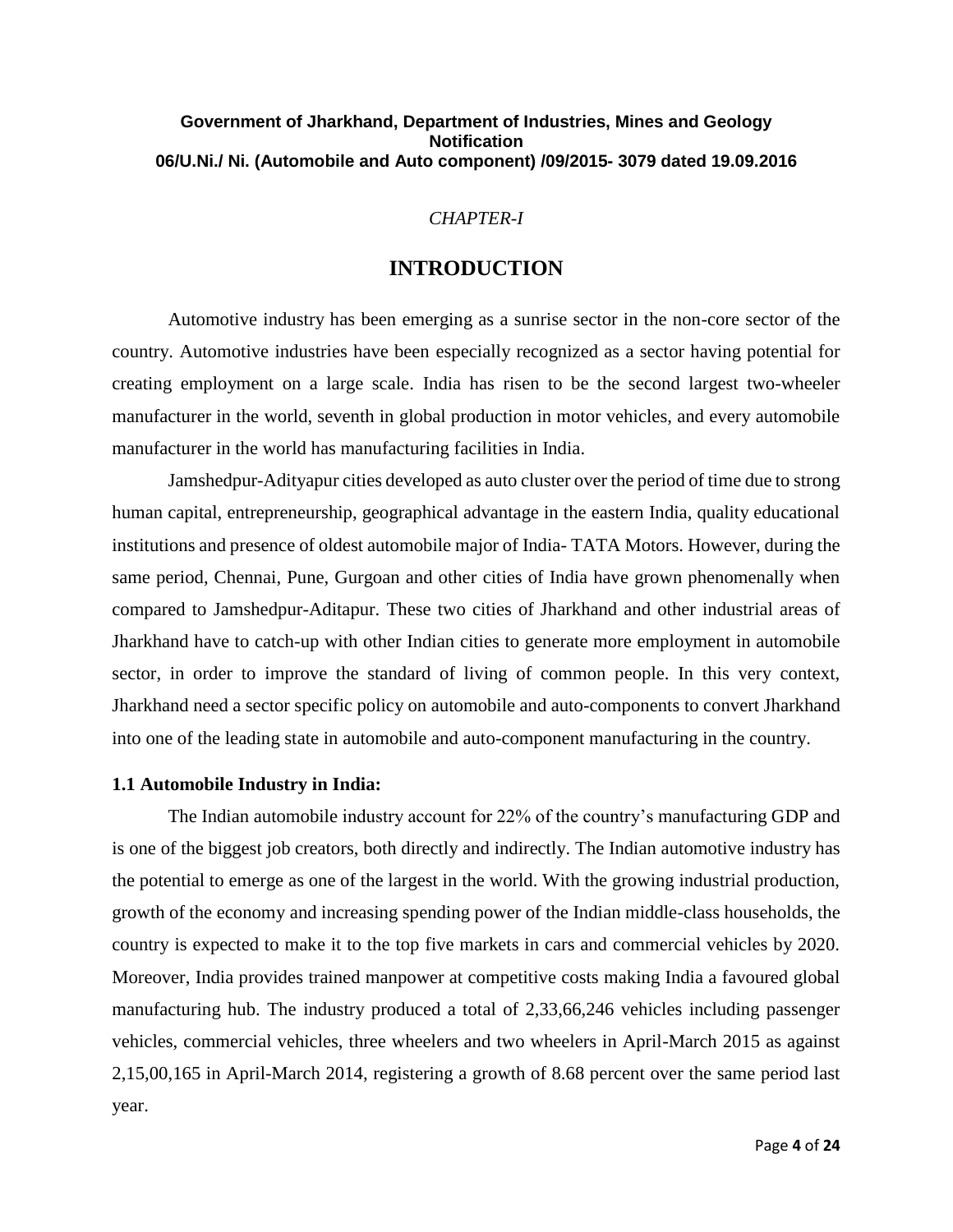| Category   | 2010-11     | 2011-12     | 2012-13     | 2013-14     | 2014-15     |
|------------|-------------|-------------|-------------|-------------|-------------|
|            |             |             |             |             |             |
| Passenger  | 29,82,772   | 31,46,069   | 32, 31, 058 | 30,87,973   | 32, 20, 172 |
|            |             |             |             |             |             |
| Vehicles   |             |             |             |             |             |
|            |             |             |             |             |             |
| Commercial | 7,60,735    | 9,29,136    | 8,32,649    | 6,99,035    | 6,97,083    |
|            |             |             |             |             |             |
| Vehicles   |             |             |             |             |             |
|            |             |             |             |             |             |
| Three      | 7,99,553    | 8,79,289    | 8,39,748    | 8,30,108    | 9,49,021    |
|            |             |             |             |             |             |
| Wheelers   |             |             |             |             |             |
|            |             |             |             |             |             |
| Two        | 1,33,49,349 | 1,54,27,532 | 1,57,44,156 | 1,68,83,049 | 1,84,99,970 |
|            |             |             |             |             |             |
| Wheelers   |             |             |             |             |             |
|            |             |             |             |             |             |
| Total      | 1,78,92,409 | 2,03,82,026 | 2,06,47,611 | 2,15,00,165 | 2,33,66,246 |
|            |             |             |             |             |             |
|            |             |             |             |             |             |

**Table 1.1: Vehicles Production**

Source: SIAM

In addition to this, 6,13,000 tractors and 56,000 construction equipments are produced in the year 2014-15. Manufacturing of construction machineries, metro coaches and defence vehicles also contributes in automobile manufacturing sector in the country. The cumulative Foreign Direct Investment (FDI) inflows into the Indian automobile industry during the period April 2000 – June 2015 were recorded at US\$ 13.5 billion, as per data by the Department of Industrial Policy and Promotion (DIPP). Formulation of old vehicle scrabbling policy and implemenation of stringent emission norms are under the consideration of Government of India to improve fuel efficiency and also to control pollution which will need expansion of capacity of existing automobile and autocomponent manufacturers and technology upgradation of existing units.

### **1.2 Auto-Component Industry in India:**

The Indian auto-components industry is set to become the third largest in the world by 2025. The Indian auto-components industry has experienced healthy growth over the last few years. Some of the factors attributable to this include: a buoyant end-user market, improved consumer sentiment and return of adequate liquidity in the financial system. The auto-components industry accounts for almost seven per cent of India's Gross Domestic Product (GDP) and employs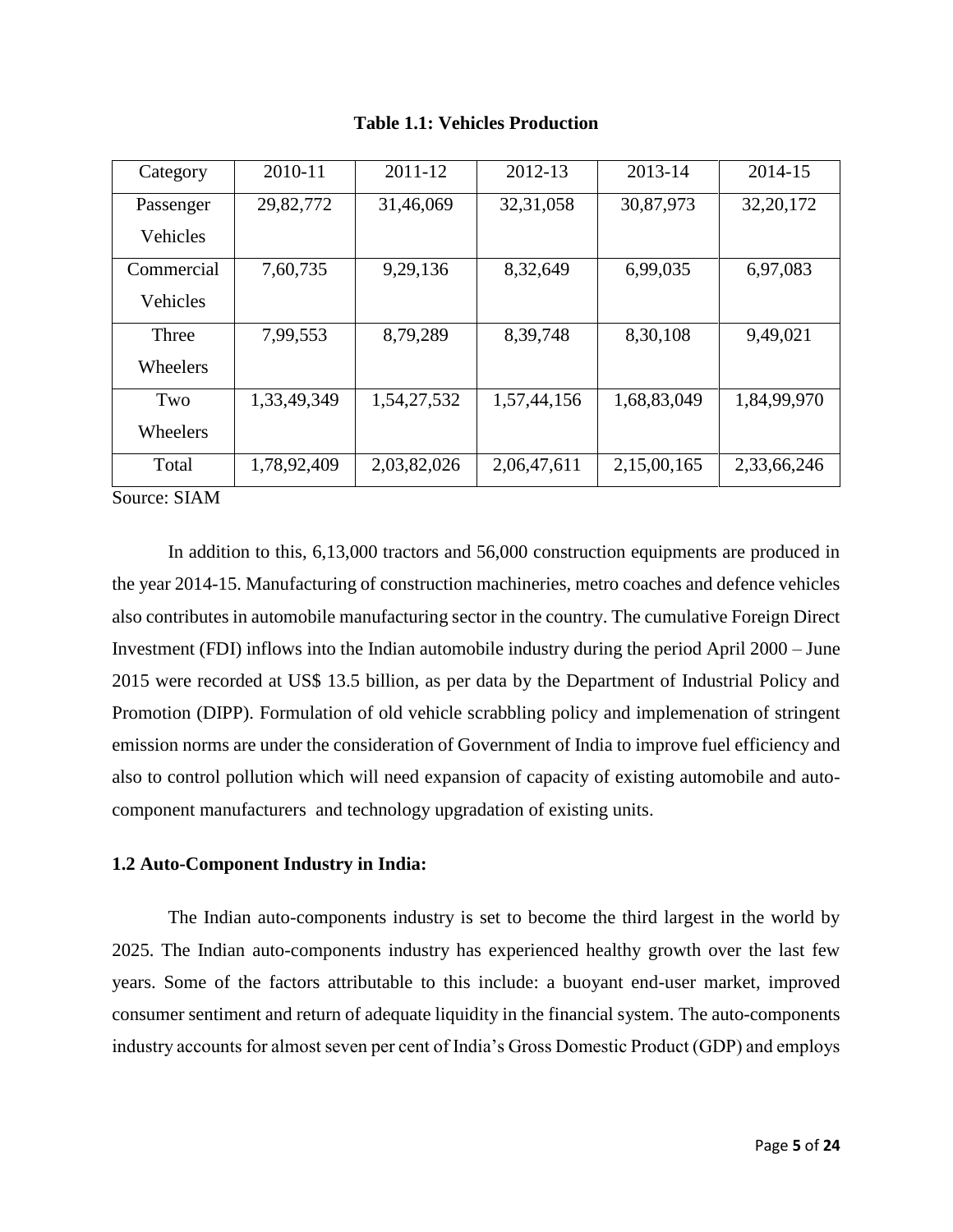as many as 19 million people, both directly and indirectly. The sector's contribution to manufacturing GDP is expected to double from 5 per cent in 2015 to 10 per cent in 2026.

According to the Automotive Component Manufacturers Association of India (ACMA), the Indian auto-components industry is expected to register a turnover of US\$ 66 billion by FY 15–16 with the likelihood to touch US\$ 115 billion by FY 20–21 and US\$ 200 billion by 2026. In addition, industry exports are projected to reach US\$ 12 billion by FY 15–16 and add up to US\$ 30 billion by FY20–21, further rising to US\$ 80 billion by 2026. Europe accounts for the largest share of Indian auto components exports (38.1 percent) followed by North America (21 per cent) and Asia (25 per cent). Exports could account for as much as 26 per cent of the market by 2021.India is emerging as global hub for auto component sourcing. A cost-effective manufacturing base keeps costs lower by 10-25 per cent relative to operations in Europe and Latin America. Relative to competitors, India is geographically closer to key automotive markets like the Middle East and Europe. Global auto component players are increasingly adopting a dual-shore manufacturing model, using overseas facilities to manufacture few types of components and Indian facilities to manufacture the others.

The rapidly globalising world is opening up newer avenues for the transportation industry, especially while it makes a shift towards electric, electronic and hybrid cars, which are deemed more efficient, safe and reliable modes of transportation. Over the next decade, this will lead to newer verticals and opportunities for auto-component manufacturers, who would need to adapt to the change via systematic research and development.

#### **1.3 Automobile and Auto-Component Industry in Jharkhand:**

One of the India's leading automobile industry- TATA Motors- began manufacturing commercial vehicle in early 1950s at Jamshedpur. TATA Motors today is among the leaders in producing commercial vehicles in the world and is among the top three companies in production of passenger vehicles in the country. More than 600 auto ancillary industries including auto components units have been set up subsequently at Jamshedpur and Adityapur to cater to the needs of automobiles companies. Jamshedpur-Adityapur cluster is having unique advantages like availability of uninterrupted power and water from JUSCO in addition to other alternative sources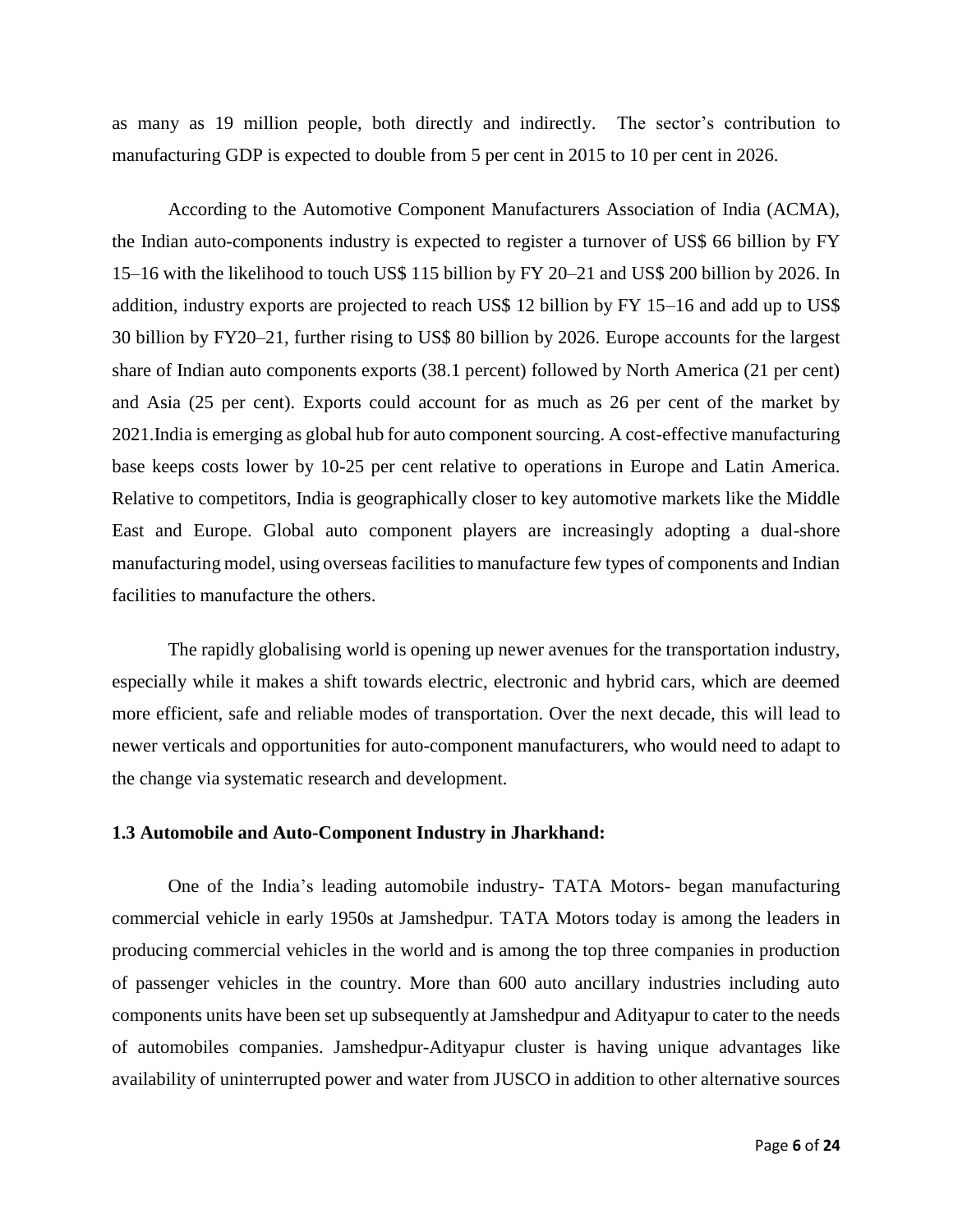of power from JBVNL, long history of industrial peace and ready access to Kolkata and Haldia ports for ease of imports and exports. It has generated more than 20-25 thousand direct employment and several times of it as indirect employment

All types of auto grade steels are being produced at Jamshedpur since 1980s. All necessary infrastructures exist near Jamshedpur - Adityapur for auto ancillaries. The TATA Motors at Jamshedpur has expanded its capacity in different types of vehicles besides putting a new assembly line for the production of World Truck – a heavy duty goods vehicle which has resulted in the growth of ancillary units and additional employment.

Over the last 2 decades, Tata Steel has been continuously modernizing and expanding its steel production capacity and has also setup the requisite facilities for production of auto grade steel which were earlier being imported. Now all types of auto-grade steels are being produced by Tata Steel, and Jharkhand is presently producing about 25% of total steel being produced in the country. With the expansion of Tata Steel, SAIL Bokaro and commissioning of some other new steel plants like Electro Steel, Jindal Steel, etc., the state will be soon producing over 25 MT of steel and thus will turn to be a steel-hub of India. Needless to mention that steel is the main raw material for most auto products.

Keeping this massive potential in view, the state government lays lot of focus on building necessary infrastructures for such industries. With the assistance of Govt. of India, an Auto-Cluster in Jamshedpur is being built with the objective to extend common facilities such as testing center, design lab, effluent treatment plant, etc. to auto component makers. An Automobile Vendor Park, under PPP or Private Mode with benefits of an industrial park to be doled out by the state government, is envisaged.

The existing of numerous auto-ancillaries, availability of skilled manpower, further backed up with the presence of ITI's, NIT, MSME Tool Room, etc. in and around Jamshedpur which are continuously producing more skilled manpower, Jamshedpur/Adityapur provides a very suitable destination for auto majors to come and set up their vehicle manufacturing units here. The advantages for automobile and auto-component industries in Jharkhand may be summarized as follows: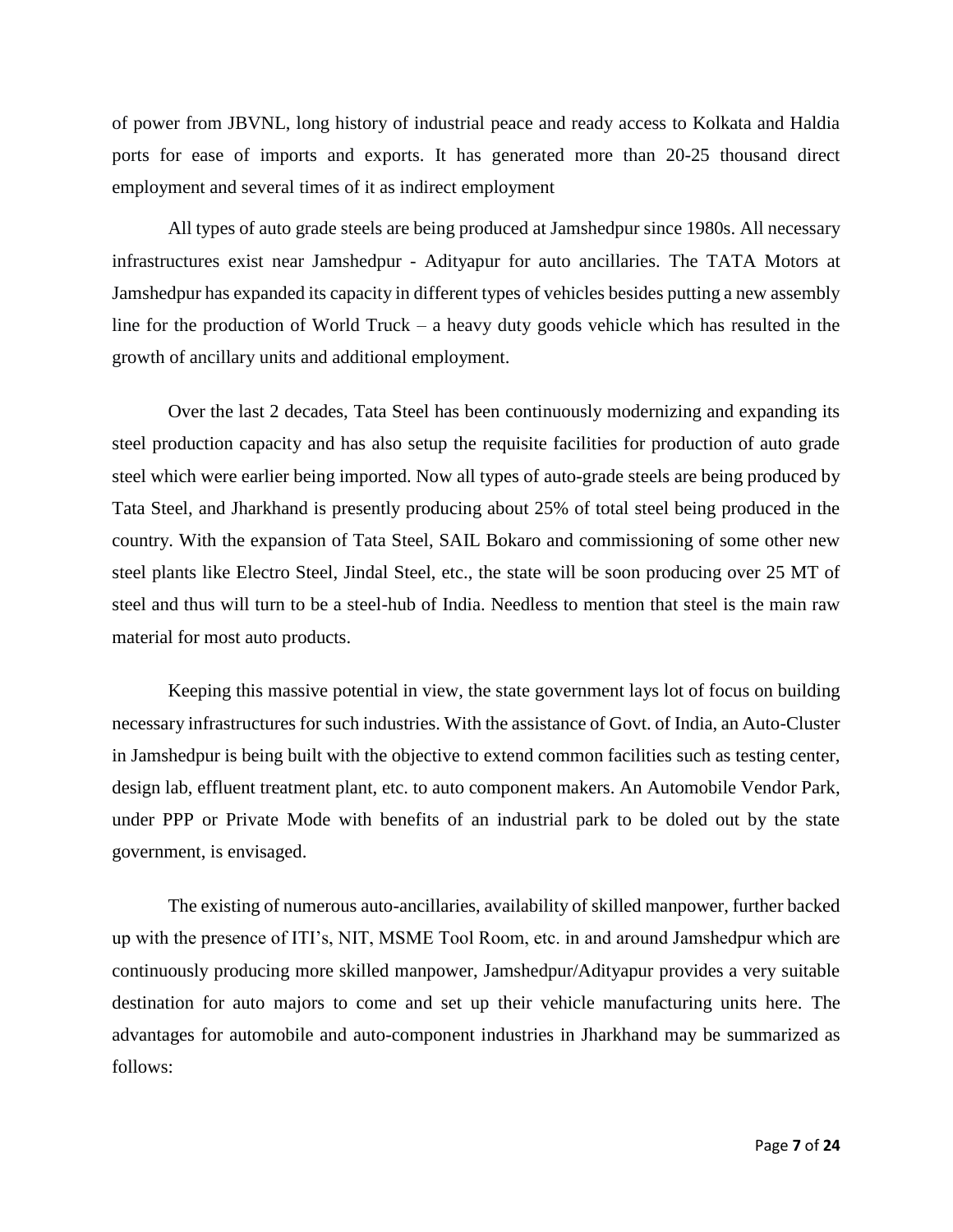- Proximity to raw material sources, a large market base in and around the state, and a large S.E. Asian export market, makes Jharkhand attractive for Automobile, Auto components, and even White goods manufacturers.
- Tata Steel and Bokaro Steel Plant (both located in Jharkhand), provide freight advantage in sourcing CR sheets.
- Long presence of world class industries and many more large industries in and around the state, including Tata Motors and South-Eastern Railways, have created an excellent vendor base to support the Automobile sector. It may be noted that Tata Motors produces Trucks for the domestic and export markets and the local ancillary is geared up to meet the international quality standards and delivery compliance.
- Usha Martin, Timken, Cummins, TRF, Tinplate, HEC, Indal, ICI, TAYO, etc. produce a wide range of engineering products.
- Hindustan Copper, Central Coalfields and Bharat Coking Coal are into Mining (Copper and Coal) and coking coal respectively creating the need for supplying various types of industrial vehicles and mobile equipment such as dumpers, dozers, excavators, cranes, etc.
- Near to Kolkata and Haldia port for import and export of materials
- Long history of industrial peace in the state.
- Combined market of Jharkhand and Bihar more than 5% of all India market.
- Other nearby markets in Orissa, West Bengal, Chattisgarh and North-East add to the market opportunities.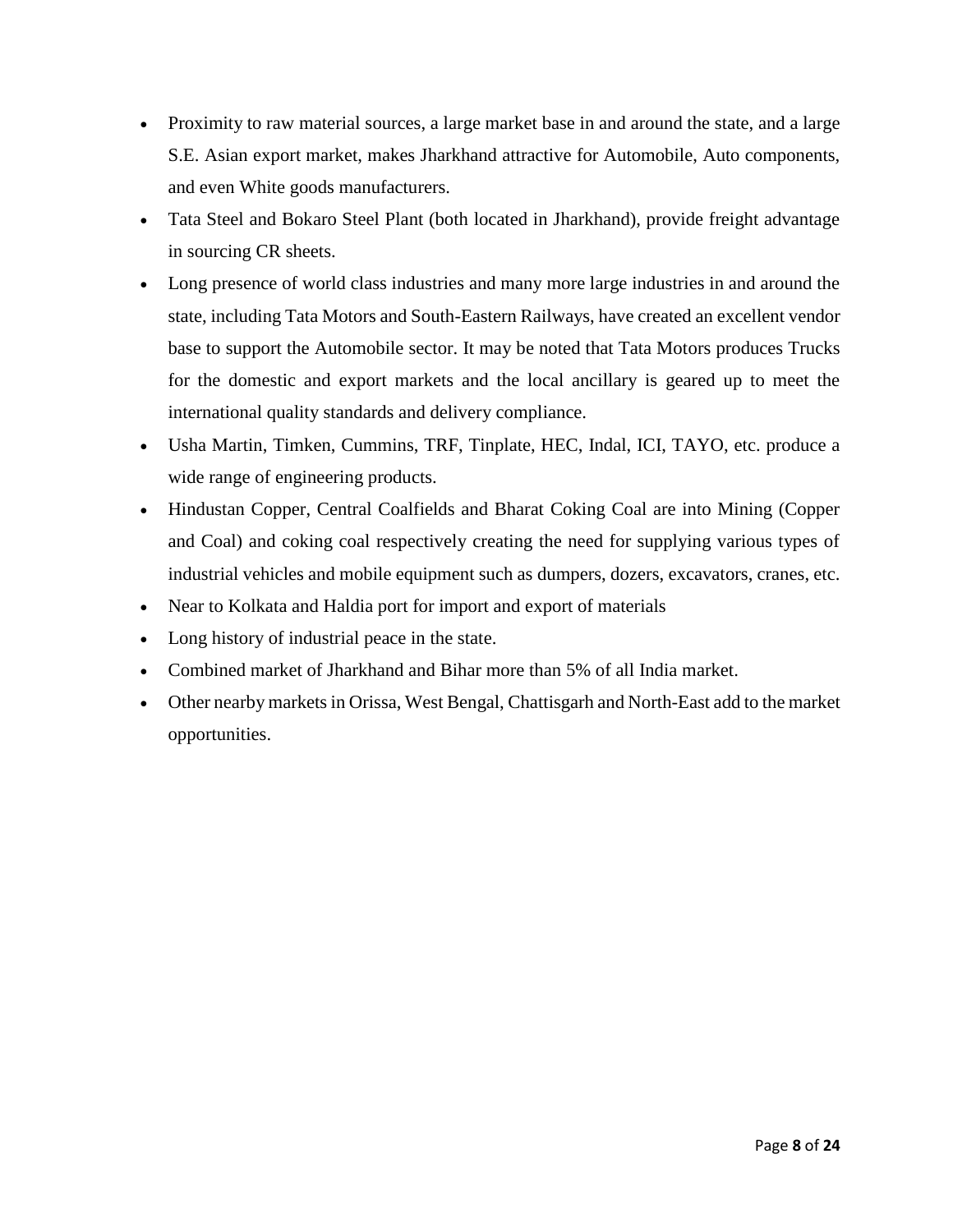### *CHAPTER-II*

# **VISION, OBJECTIVE AND STRATEGY**

The Jharkhand Automobile and Auto-component Industries Policy 2016 aims at creating favorable atmosphere for setting-up of automobile and auto-component manufacturing units in the state through creation of infrastructure facilities, skilled manpower, encouragement of capital investment and technology up-gradation, development of marketing network, development promotion, grants and concessions.

# **2.1VISION**

To ensure balanced economic development of the state by favoring automobile and autocomponent manufacturing sector and to provide maximum benefits to all stakeholders by establishing Jharkhand as a automobile hub in India.

#### **2.2 OBJECTIVES**

The main objectives of this policy are:

- a) To make Jharkhand as most preferred destination for automobile and auto-component manufacturing units in Eastern India.
- b) To create additional employment opportunities for 50,000 personnel in this sector by 2020.
- c) To attract mega automobile projects in the state and promote the establishment of new auto-cluster and strengthening of existing auto cluster in the state.
- d) To encourage establishment of Tier-1, Tier-2 and Tier-3 auto-component manufacturers in the state, so as to create direct and indirect employment opportunities and to promote local entrepreneurship.
- e) To identify and address the existing infrastructure gaps affecting the automobile and auto-components industry.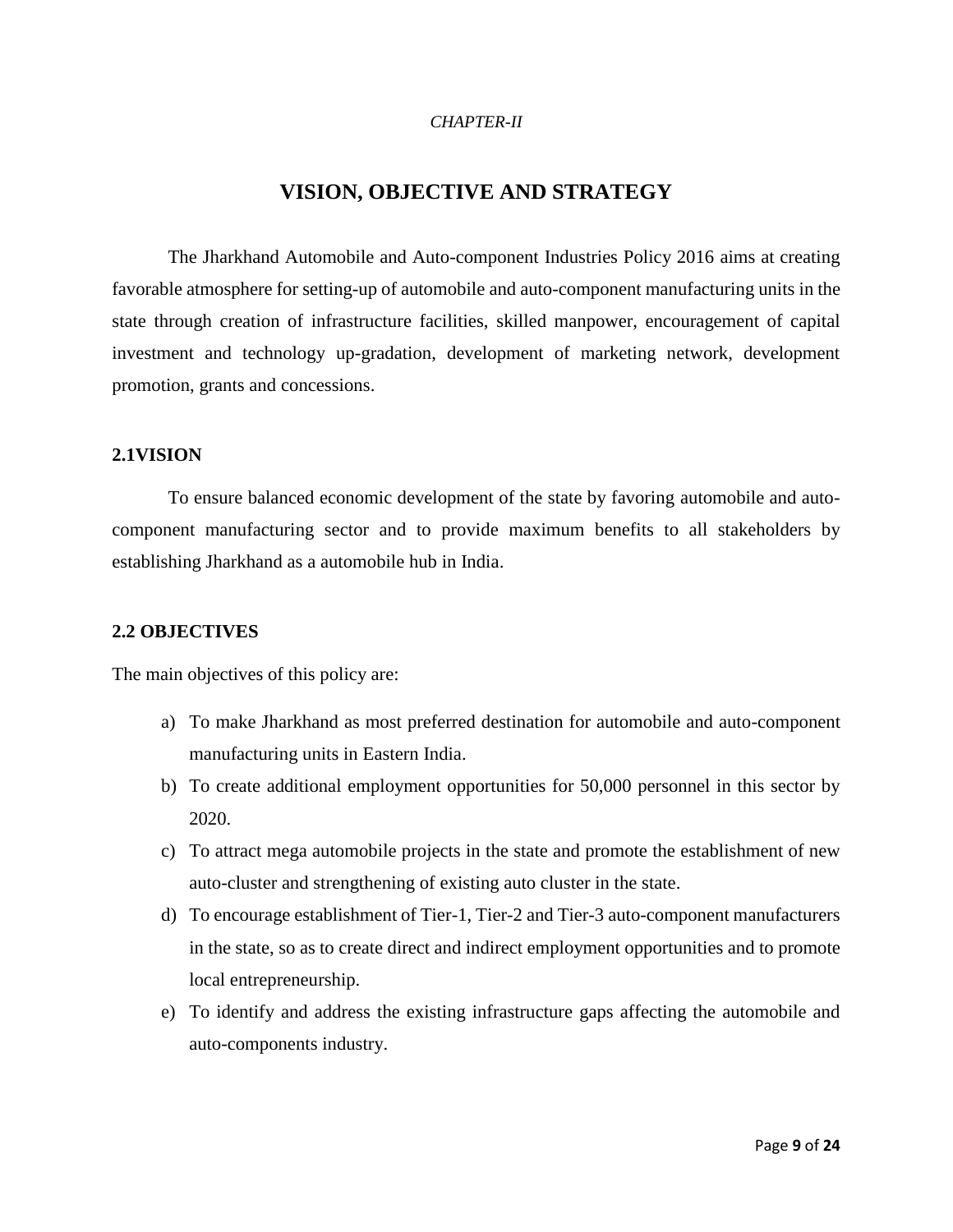f) To augment the talent pool to meet the long term skilled manpower requirements of this industry and to encourage Public-Private-Partnership initiatives and Industry-Institution partnerships in skill development.

# **2.3 STRATEGY**

- a) Development of infrastructure facilities
- b) Creation of a favorable atmosphere for setting up of automobile and auto-component manufacturing units
- c) Capital investment promotion
- d) Promotion of technology up-gradation
- e) Financial grant-in-aids and concessions
- f) Market development and export promotion
- g) Industrial facilitation and single window clearances

# **2.4 DURATION**

This policy will remain operational till five years from the date of publication in the Gazette.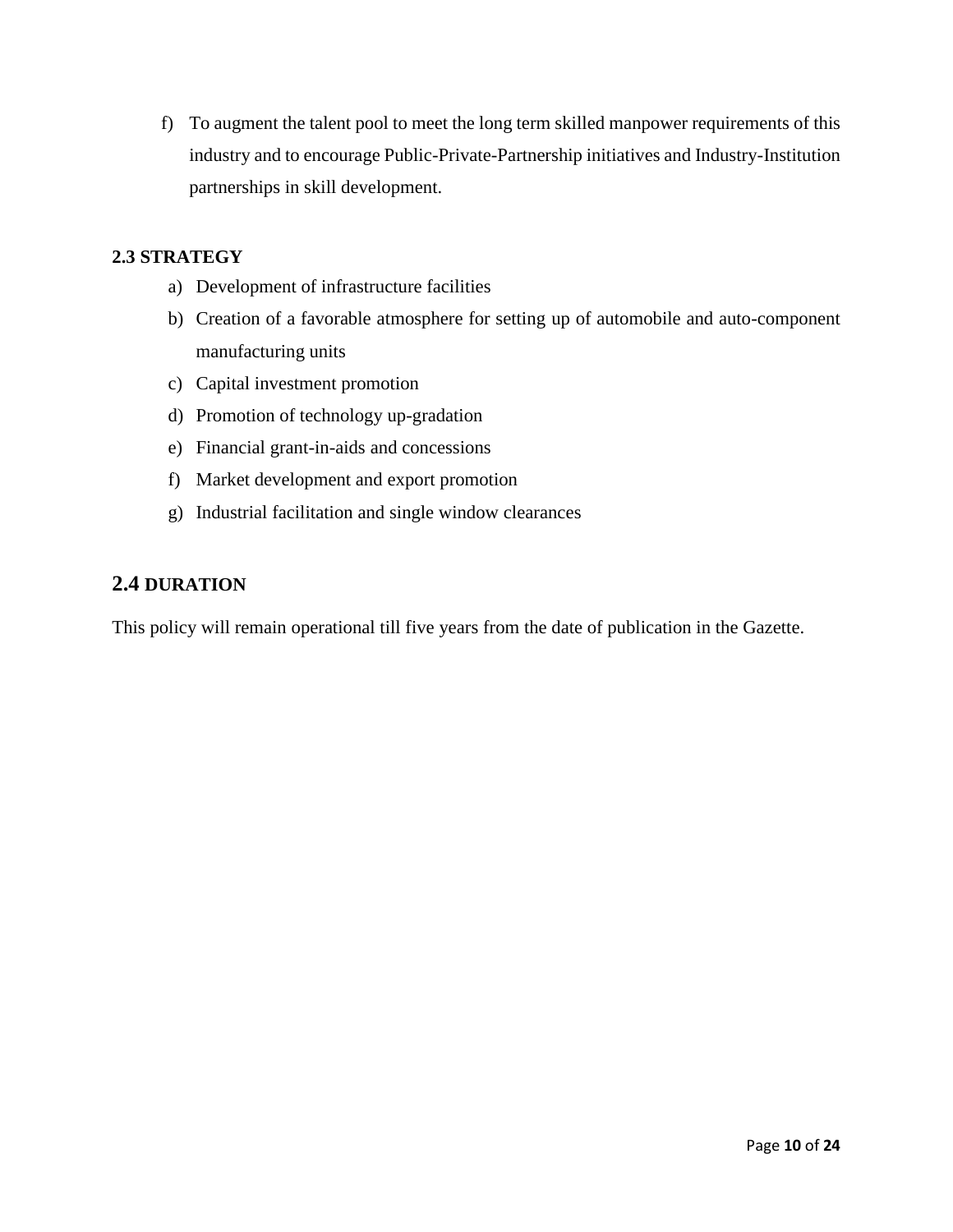# *CHAPTER-III*

# **ELIGIBILITIES AND DEFINITIONS**

# **3.1 Eligible Sector:**

This policy covers following automobile and auto-component manufacturing units to be established in the state of Jharkhand:

- a. Automobiles (Two-wheelers, Three-Wheelers, Passenger Vehicles and Commercial Vehicles)
- b. Earthmovers and other Mining and Construction Vehicles
- c. Tractors and other Agricultural Utility Vehicles
- d. Defence Vehicles
- e. Railway Equipments, Wagons and Coaches
- f. Tier-I, Tier-II and Tier-III Auto-components manufacturing units of above five automotives.

### **3.2 Eligible Organizations:**

The following manufacturing organizations of eligible sectors given in sub-section 3.1 shall be eligible for benefit under this policy:

- **a)** Proprietorship firm
- **b)** Registered partnership firm
- **c)** Private Limited Company
- **d)** Limited liability registered partnership firm
- **e)** Public Limited Company
- **f)** Government Company
- **g)** State/Central Public Sector Undertaking

# **3.3 Expectations from Mega and Ultra Mega Projects:**

The following items are expected from Mega and Ultra Mega Projects:

a. On the date of production to a minimum period of five years, the units shall employ minimum of 90 % of unskilled workers, minimum of 50% of skilled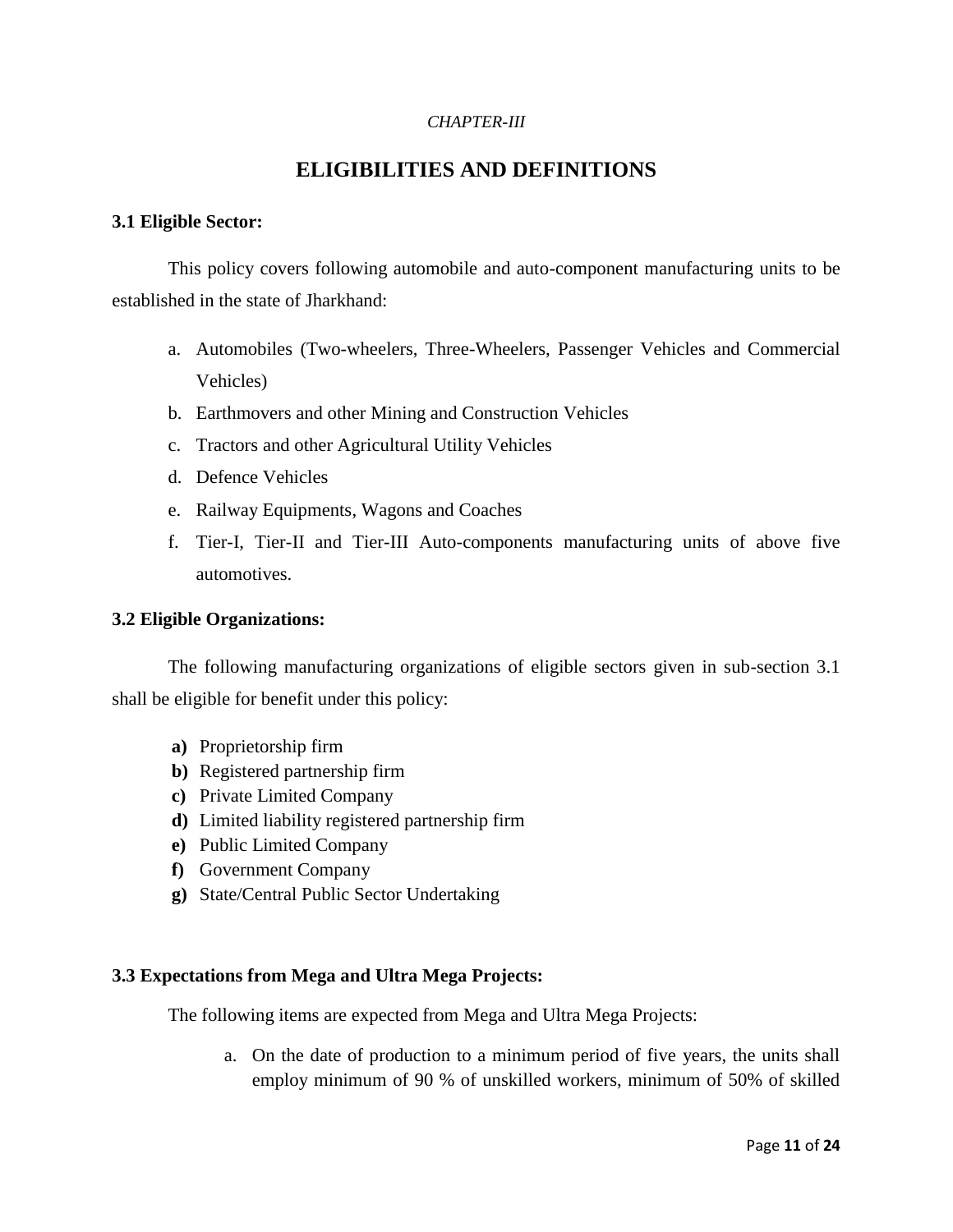workers and minimum of one-third of posts of management/administrative cadres to bono fide residents of the Jharkhand state.

- b. The project (mother plant) should be fully established within three years from the date of possession/transfer of land.
- c. The project proponent should make investment in training by creating its own training facility or by supporting and collaborating with local technical institutions both private and Government by way of provision of hardware, software, faculty, etc and thus, create high quality trained manpower in the region to support the automobile industry.
- d. To undertake Corporate Social Responsibility (CSR) in an effective manner.

# **3.4 Definition of Projects:**

3.4.1 MSME Projects:

Government of Jharkhand will follow the MSME definition laid out by Government of India as per the Micro, Small and Medium Industries Development Act 2006. The definition of MSMEs will be revised automatically as per the guidelines of Government of India from time to time.

3.4.2 Large Projects:

Large project in automobile sector is an automobile industrial unit in which the investment on plant and machinery is less than Rs 500 crores and more than the investment threshold for medium enterprises decided by the MSME Act 2006 of Government of India.

Large project in auto-component sector is an auto-component industrial unit in which the investment on plant and machinery is less than Rs 100 crores and more than the investment threshold for medium enterprises decided by the MSME Act 2006 of Government of India.

3.4.3 Mega Project:

Project in automobile sector with capital investment on plant and machinery is over 500 crores or creating direct employment for over 500 people will be accorded mega project status. Tailor made Memorandum of Understanding shall be executed with the State Government with components based on specific requirement of the investor like infrastructure support, administrative support, etc. The financial incentives shall be given as provided under Chapter V.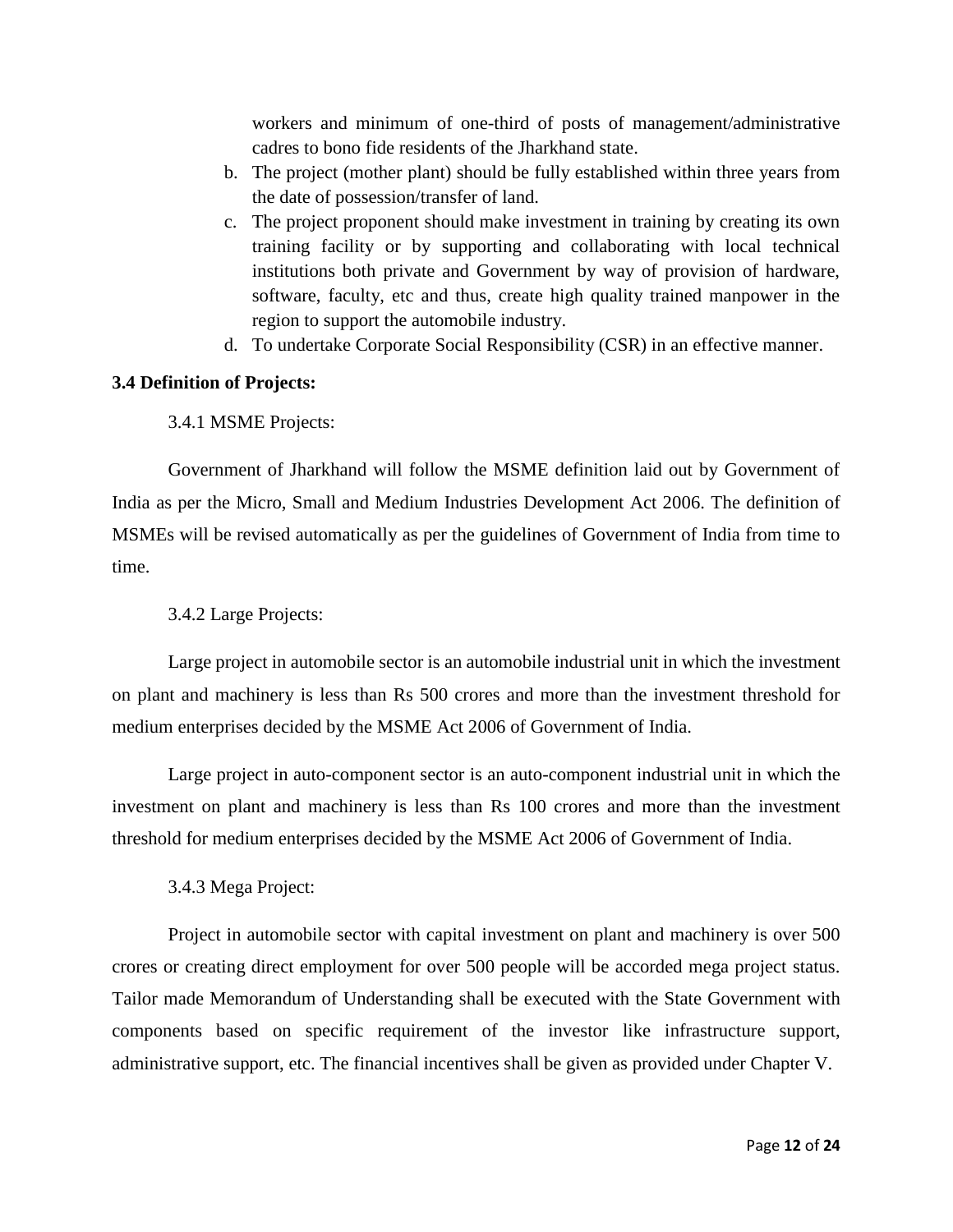Project in auto-component sector with investment on plant and machinery is over 100 crores or creating direct employment for over 200 people will be accorded mega project status. Tailor made Memorandum of Understanding shall be executed with the State Government with components based on specific requirement of the investor like infrastructure support, administrative support, etc. The financial incentives shall be given as provided under Chapter V.

### 3.4.4 Ultra Mega Project:

Project in automobile and auto-component with investment in plant and machinery is more than three times the investment limit fixed for mega project or creating direct employment over three times of minimum employment limit fixed for mega projects will be accorded ultra mega project status. Tailor made Memorandum of Understanding shall be executed with the State Government with components based on specific requirement of the investor like infrastructure support, administrative support, etc. The financial incentives shall be given as provided under Chapter V.

3.4.5 New Industrial Project:

New industrial project means an industrial unit for which date of production is after the commencement of this policy and possessing Udyog Aadhaar.

3.4.6 Expansion/Modernisation/Diversification Project:

Expansion

Expansion means an existing unit which makes additional capital investment and fulfils the following conditions:

1. For MSME Units, it shall make fixed capital investments of 33% or above of the capital investment limit as specified by Government of India from time to time. For large units, it shall be 33% or above on depreciated book value or fixed capital investments of Rs. 8 crore, whichever is higher. For Mega and Ultra-Mega project, it shall be 33% or above on depreciated book value or 33% or above of fixed capital investments of the minimum capital investment limit fixed in this policy whichever is higher.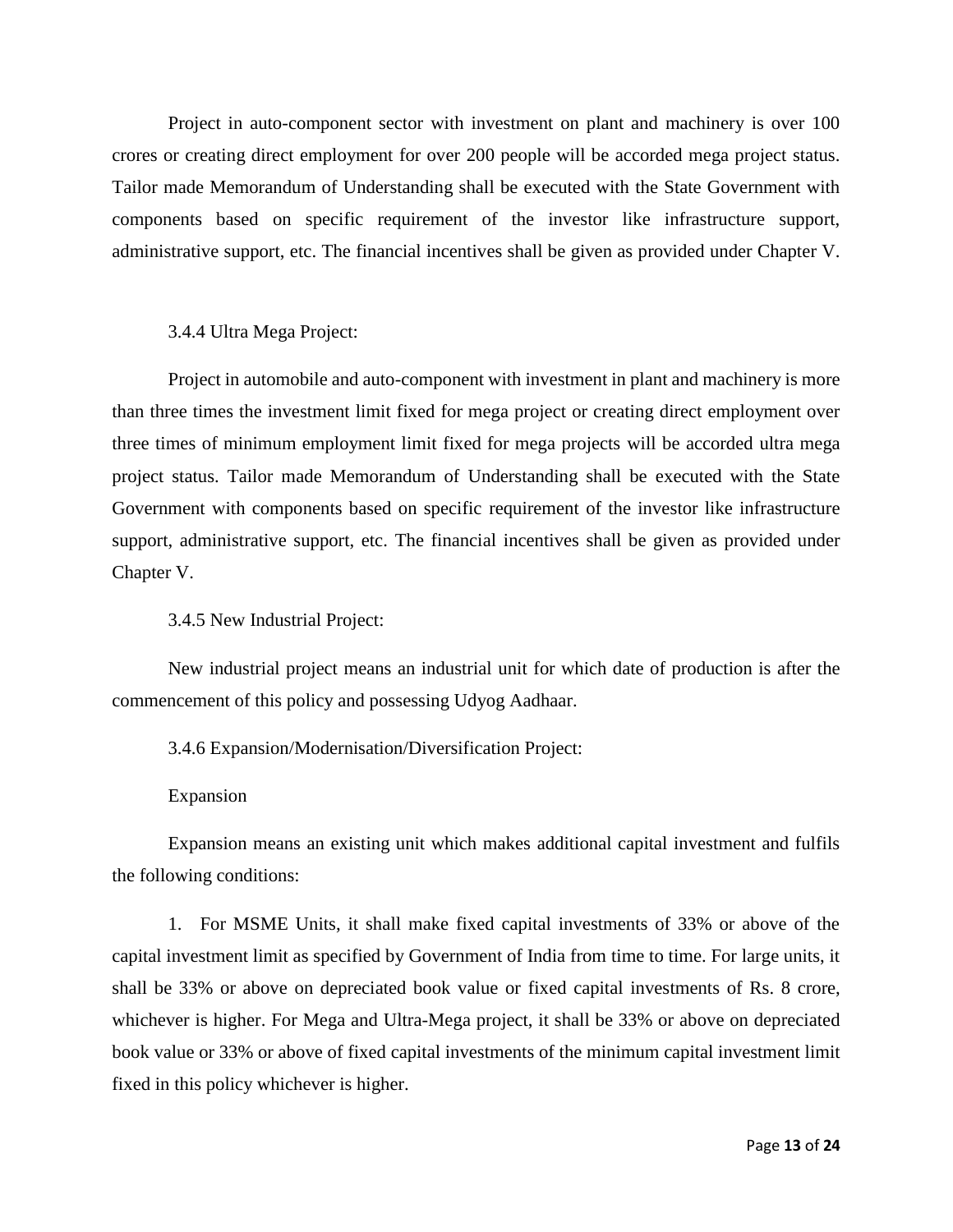2. An increase of at least 33% of the installed capacity

### **Modernization**

Modernization means an existing unit which makes additional capital investment and fulfils the following conditions:

1. For MSME Units, it shall make fixed capital investments of 33% or above of the capital investment limit as specified by Government of India from time to time. For large units, it shall be 33% or above on depreciated book value or fixed capital investments of Rs. 8 crore, whichever is higher. For Mega and Ultra-Mega project, it shall be 33% or above on depreciated book value or 33% or above of fixed capital investments of the minimum capital investment limit fixed in this policy whichever is higher.

2. At least 20% improvement in the installed capacity

3. An improvement of either energy saving of at least 30% or reduction of pollution level of at least 30% or latest technology in that sector as certified by the reputed institutions recognized by the Government.

# Diversification

Diversification means an existing unit which makes additional capital investment and fulfils the following conditions:

1. For MSME Units, it shall make fixed capital investments of 33% or above of the capital investment limit as specified by Government of India from time to time. For large units, it shall be 33% or above on depreciated book value or fixed capital investments of Rs. 8 crore, whichever is higher. For Mega and Ultra-Mega project, it shall be 33% or above on depreciated book value or 33% or above of fixed capital investments of the minimum capital investment limit fixed in this policy whichever is higher.

2. Production of at least one new product after diversification

**Note Point:** For expansion/modernization/diversification of MSME units, the gap period between DoPs of earlier projects and the one under implementation should be 2 years to avail benefit under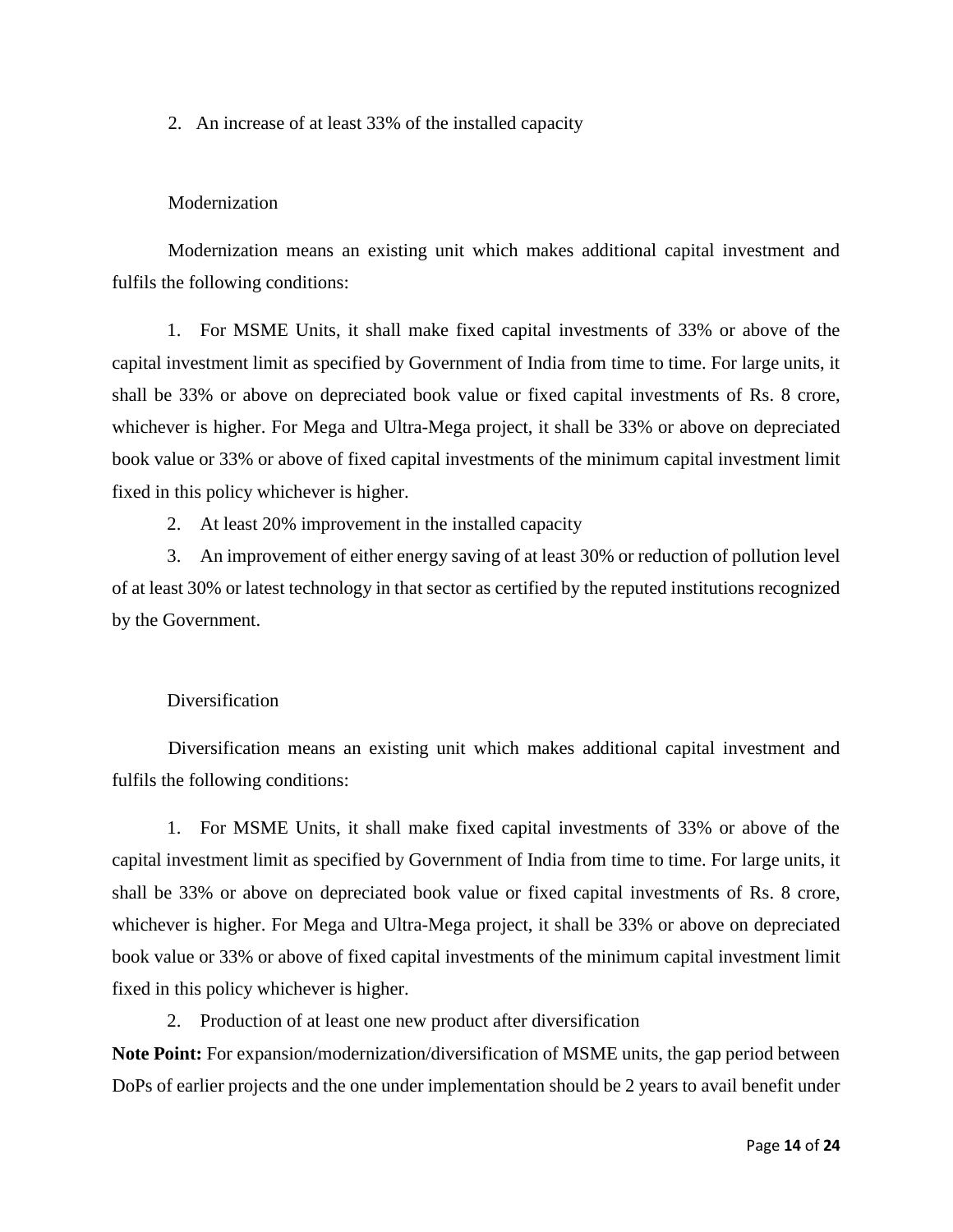this policy. Similarly, for large, mega and ultra mega projects, the gap between DoPs of earlier projects and one under implementation should be 3 years to avail benefit under this policy.

# 3.4.7 Date of Production:

Date of production means the date of commercial production of such new unit. In respect of expansion/modernization/diversification, it refers to commercial output from such expansion/modernization/diversification.

Commercial production or commercial output means the product is ready for sale to the customer(s). Director of Industries, Govt. of Jharkhand after verification shall issue a certificate to this effect. In case of dispute, the decision of Principal Secretary/ Secretary, Dept. of Industries, Mines and Geology shall be final.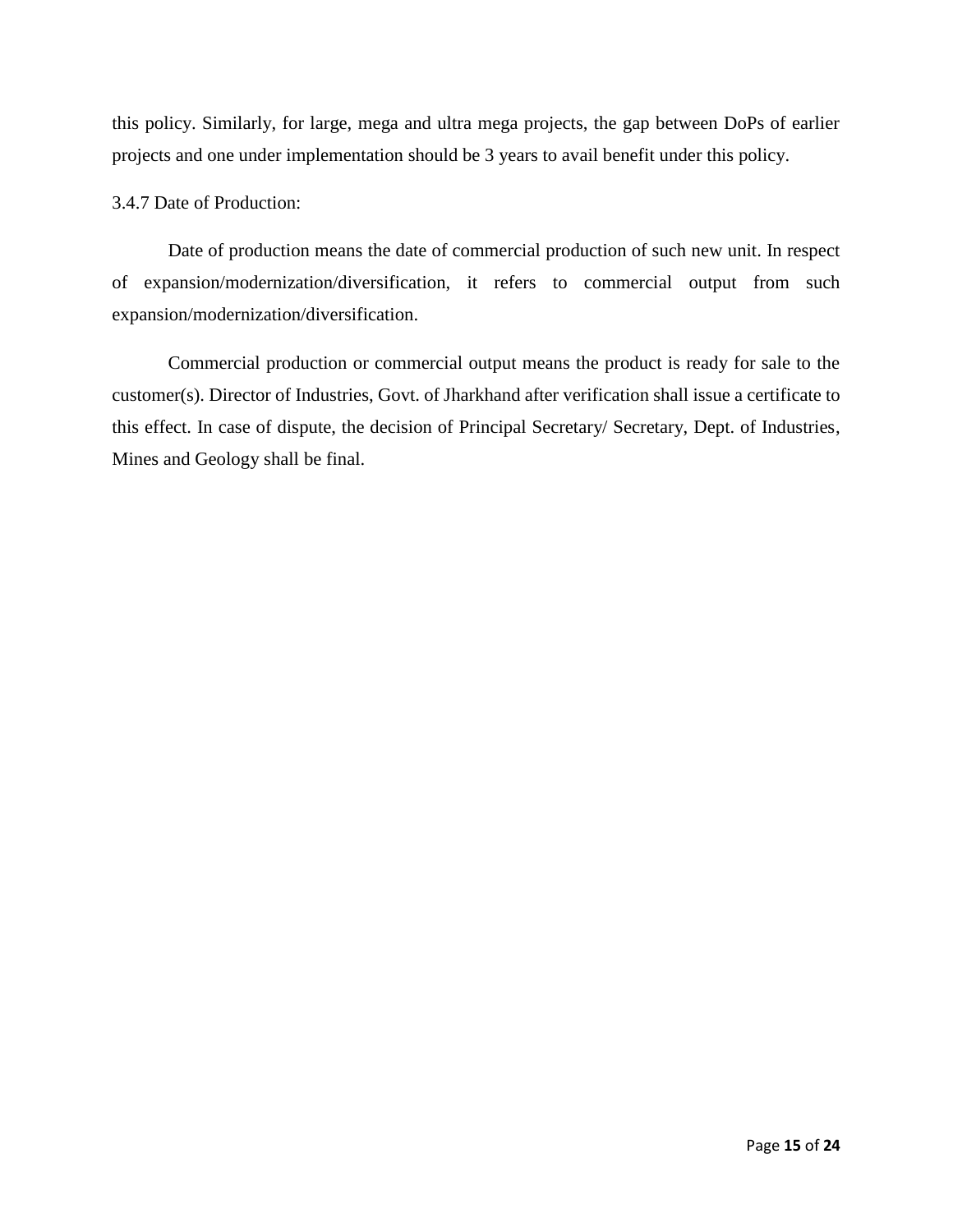### *CHAPTER- IV*

# **IMPLEMENTATION STRATEGIES**

The State Government will adopt the theme, "Advantage Jharkhand- Automotive Sector", as a long term strategy to widen and deepen the automotive industry with the aim of creating favorable atmosphere for setting-up of automobile and auto-component manufacturing units in the state. Towards this end, the State Government shall have following implementation strategies.

#### 4.1 Land:

Availability of land with close proximity to road and rail network is the need of the hour for the industry. The Government of Jharkhand will provide a speedy facilitative role in providing space for the industries. Plots of appropriate size will be available for online allotment in the industrial areas depending upon the requirement of the industry. Government land will be allotted speedy in long-term lease basis to automotive industries.

### 4.2 Auto Vendor Park:

In addition to Auto Cluster at Adityapur, a new auto vendor park will be developed near Jamshedpur. This park may be developed with the help of private sector or Joint Venture mode. At present in automobiles more than fifty percent of auto-components are electronics. Preference will be give for manufacturing of electronic components of auto mobiles in the Electronic Manufacturing Cluster being implemented at Adityapur.

#### 4.3 Power:

Auto component industry is a quality intensive and power sensitive industry. With the industry becoming hi-tech, more and more precision engineering technologies and machineries are being used to produce world-class products, not only for the Indian operations but for global operations as well. This requires availability of reliable and quality power.

If the power requirement is in excess of 25 MVA, then JBVNL will provide a substation (230 KVSS/110 KVSS depending on the power requirement) at its cost and the land for the substation will have to be provided by the Developer Agency free of cost. The HT consumers will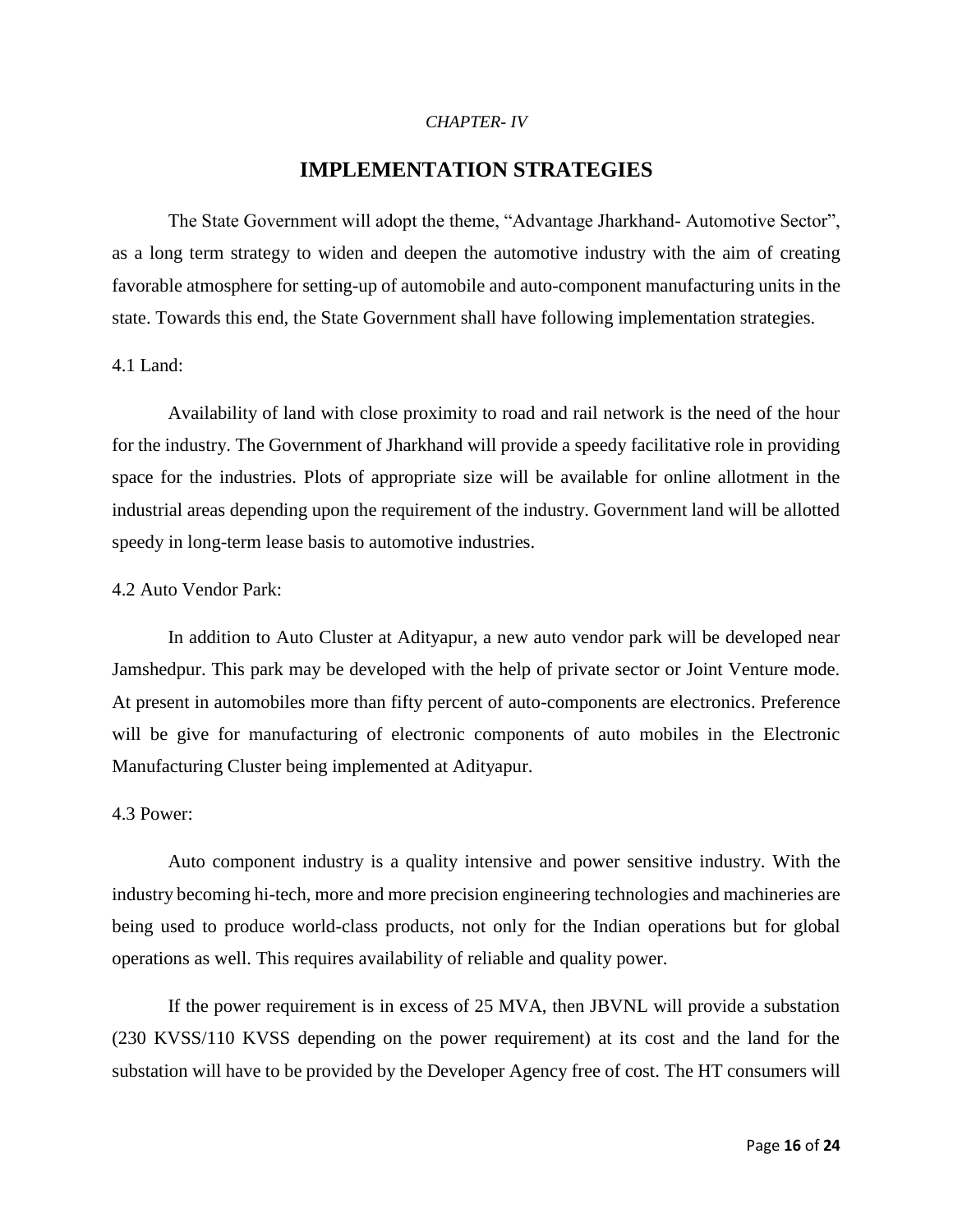be facilitated to procure power within their sanctioned demand from generator within Jharkhand and other states and also from Power Exchanges on payment of necessary open access charges.

#### 4.4 Railways:

Eastern Dedicated Freight Corridor passes through the state of Jharkhand. Ministry of Railways will be persuaded to rail link from automobile factories to this Corridor. Jharkhand has the advantage of being closer to the Eastern Coast. Jamshedpur is having Dry Port facilities. Efforts will be taken to make it functional so that a container can be booked without waiting for a full rake load. Ministry of Railways will be persuaded to provide speedy rail links to eastern ports like Haldia, Pardeep. On the line of Make in India mission, Make in Jharkhand mission will be extended to automobile sector for giving to boost to automobile and auto-component export from Jharkhand.

# 4.5 Roads:

The Government has taken the initiative to augment the road capacity in tune with the growing needs of development. The Government in collaboration with NHAI and the Government of India will provide the connectivity to automobile production areas. The State Government shall provide road connectivity outside the plant of Ultra Mega Projects to National or State Highway.

#### 4.6 Testing Facilities:

One of the major costs for the industry in terms of compliance to global standards is the various types of testing for components and the vehicles. Adityapur Autocluster has state of art testing facilities. If any industry needs specific testing facility, the Adityapur Autocluster will be persuaded to have such facility and if necessary, Government of Jharkhand may extend grants upto 60% of project cost to have such facilities for industries. Efforts shall be made to open a branch of Automobile Research Association of India (ARAI) near Adityapur Industrial Area.

In addition to existing facilities in the Adityapur Auto Cluster, the Government shall extend grants upto 60% of project cost in modern facilities like Laser Cutting Center and Coating Plant for the benefit of the auto component units in the state.

#### 4.7 Waste Management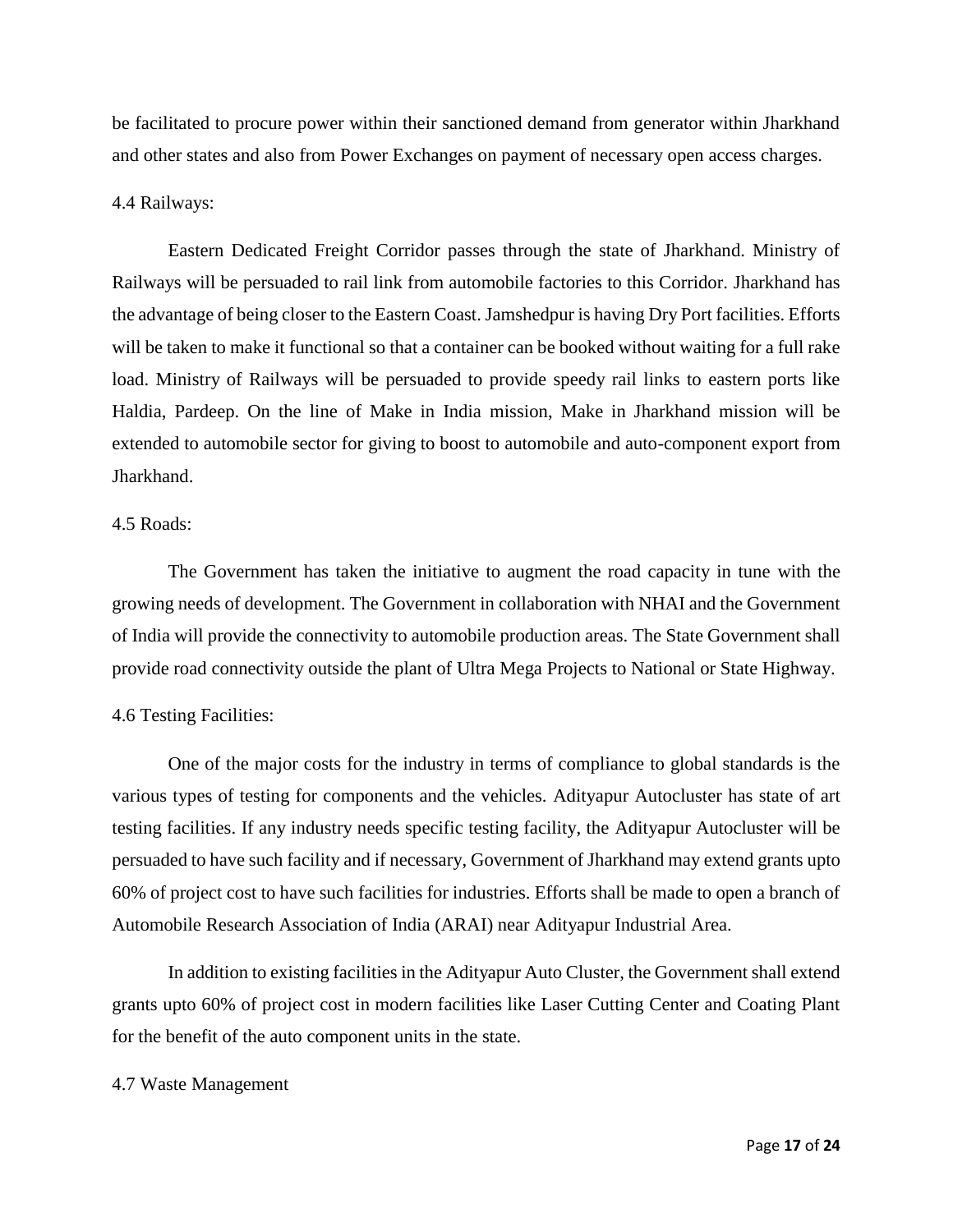Solid waste and effluent treatment facilities have been created in the Adityapur Autocluster except Hazardous Waste Management facility which is under construction. These facilities shall be extended to all automobile and auto-component industries in the state. Efforts shall be made to provide solid waste, effluent treatment and hazardous waste management facilities in the command areas of RIADA, BIADA and SPIADA.

### 4.8 Labour:

Automobile, and auto-component sector in particular, is labour intensive and has huge potential for employment generation. Subject to applicable laws and as far as possible, the Government will consider giving permission to the automobile and auto component industry for 24X7 (three shifts) operations, employment of women in the night shifts, flexibility in employment conditions including working hours for women and shorter or longer shift timings and hiring of contact workers. The automobile industry will be declared to be a 'public Utility' under the Industrial Disputes Act, 1947 in order to prevent flash strikes.

Every year, around 25,000 technically qualified persons at all levels from the ITI trained to Engineering Graduates come out of the professional institutions in the state. Jharkhand Skill Development Mission is launched to provide youth with technical skills matching with the needs of industries. Government Mini Tool Room at Ranchi and Dumka shall be encouraged to provide tailored made courses as per requirement of automobile and auto-component industries. These two institutions are having excellent track records. This would provide industry-ready labour, thus increasing the productivity of the state, which in turn would be a huge incentive for new industries to look at investing in Jharkhand.

Technical Institutes and Polytechnics will be encouraged to align themselves with the industry needs and consult industry whenever needs for inputs and planning. An Industry-Institution Interaction Cell (III Cell) will be formed in such institutions. Government ITIs will be handed over to industries through MoU to train their manpower as per their requirements subject to NCVT norms. Government shall provide financial assistance upto 60 % of project cost to setup state of art training facility for skill development at Adityapur Auto Cluster to train workers for auto-component industry.

### 4.9 Industry Consultation: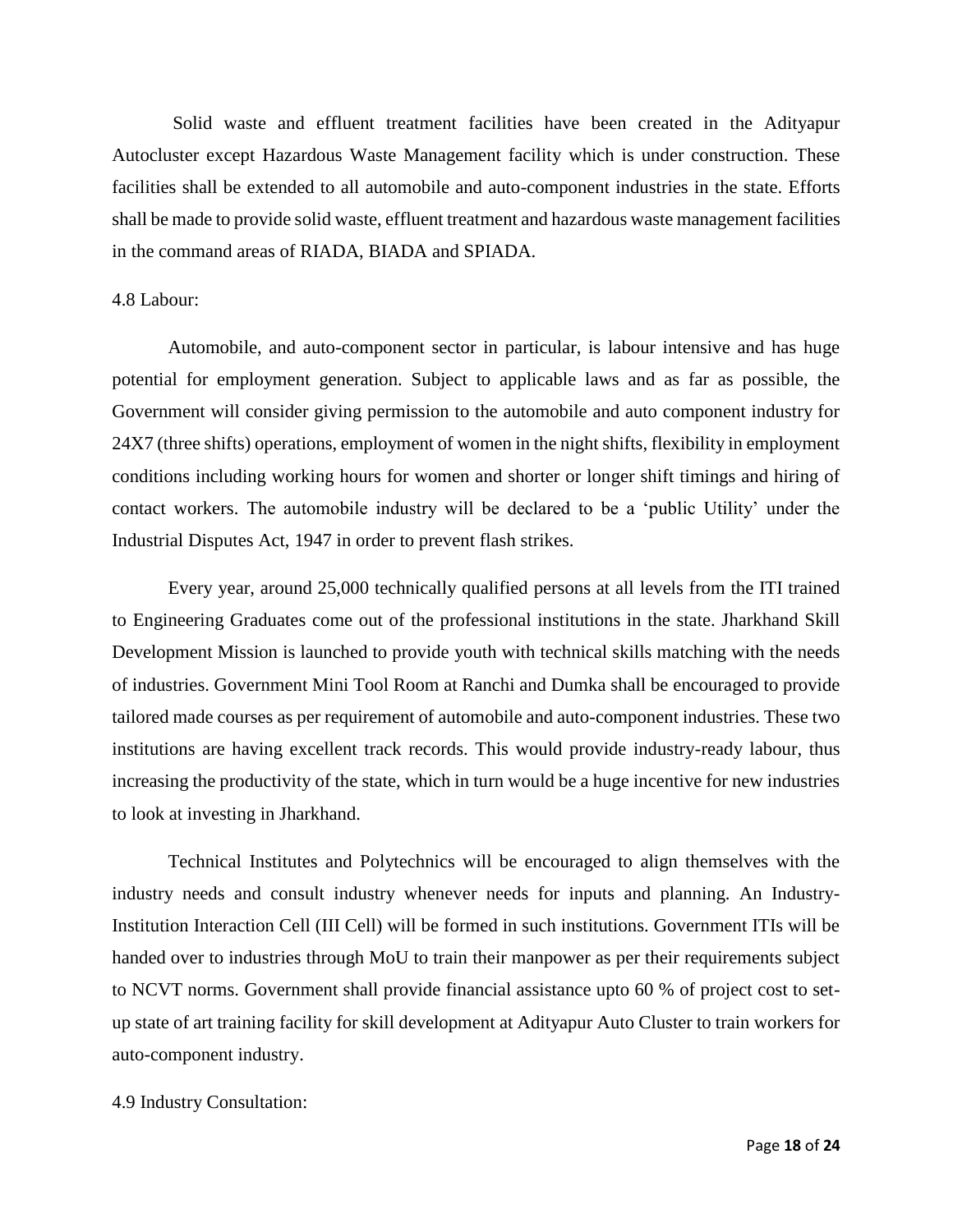An "Automotive Industry Consultative Committee" under the Chairmanship of Director of Industries shall be constituted and shall have following members

- 1. One representative from Industrial Association
- 2. One representative from ACMA
- 3. One representative from SIAM
- 4. Two members nominated by State Government who are having knowledge in this sector

This consultative committee will meet once in a quarter to discuss the major issues confronting the automobile and auto-component industry and advise the Government on remedial measures needed.

This Consultative Committee shall also discuss the issues with Government of India and it will try facilitating to resolve the issues with Government of India.

# 4.10 Single Window System:

Jharkhand is one of the pioneer states in establishing and operationalising single window clearance system in the country. In line with the objective of Ease of Doing Business, the Single Window Clearance Committee (SWCC) has following functions for speedy clearances of projects, subject to overall control and superintendence of the State Government:

- (1) The Single Window Clearance Committee shall exercise powers of clearances and approvals for setting up of business and starting of business operations.
- (2) The State Government may devolve upon it any other powers, if so required, through appropriate notification except the powers vested with the statutory bodies including Urban Local Bodies (ULBs) and Panchayat Raj Institutions (PRIs). The SWCC shall pursue the proposals with regards to ULBs and PRIs directly with them or through the Deputy Commissioner of the district concerned to facilitate their early clearance.
- (3) The delegations of powers shall be exercised by the SWCC up to the stage of clearances and approvals. All clearances and approvals, thereafter, shall be issued by the Appropriate Authority concerned.
- (4) Financial incentives for MSME projects shall be approved by this Committee and other than MSME projects, this committee shall recommend to the High Powered Committee for approval. On the basis of recommendation of High Powered Committee, financial incentives for Mega and Ultra Mega Projects shall be approved by Governing Body.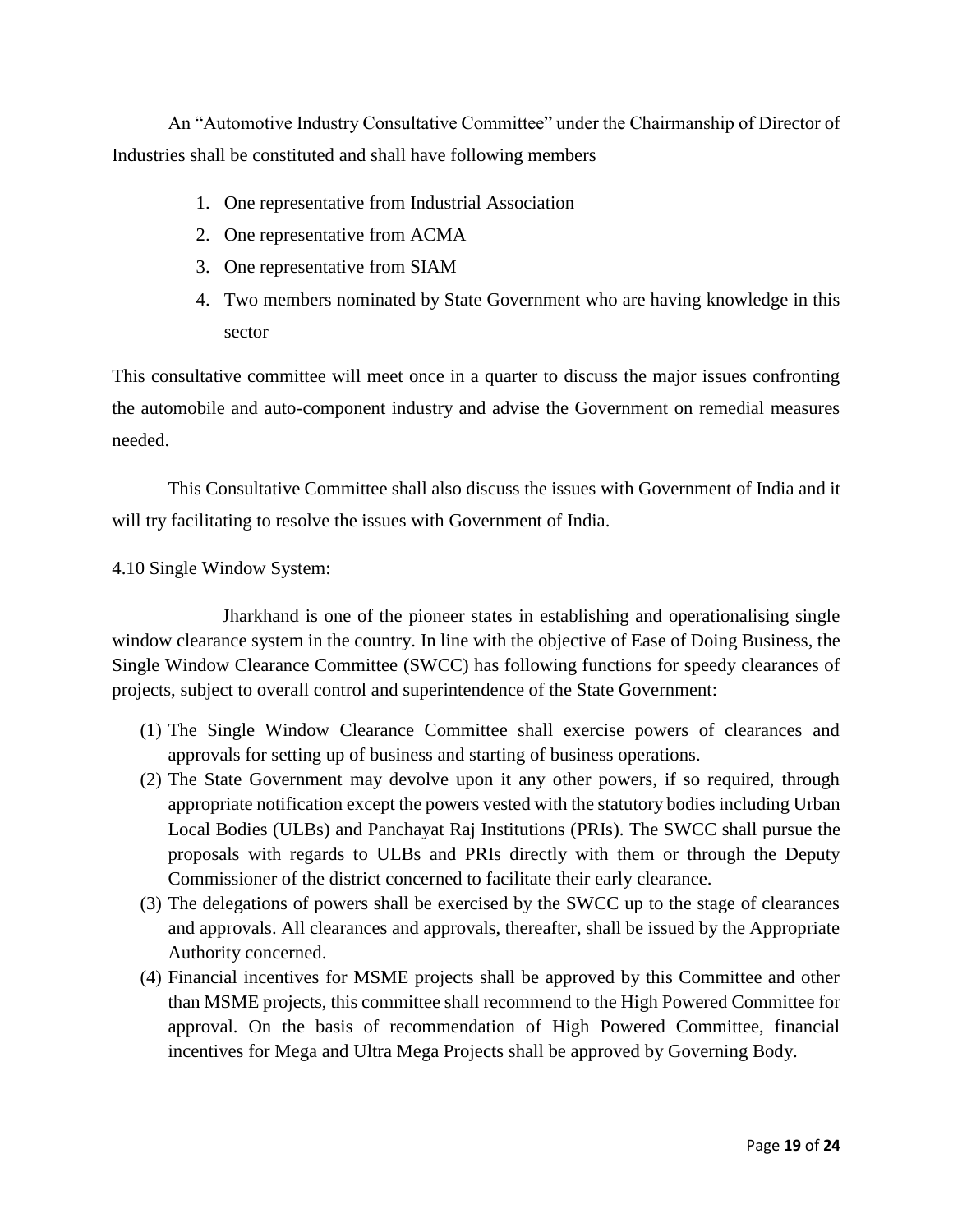## *CHAPTER- V*

# **FISCAL INCENTIVES**

# **5.1 Capital Subsidy for Common Infrastructure:**

Developers of Auto Clusters, Auto Vendor Park or Automotive Suppliers Manufacturing Centers shall be provided financial assistance of 50% for fixed capital investments in building and common infrastructure upto to a maximum of Rs 20 Crores.

# **5.2 Incentives for Manufacturing Units:**

Automobile and auto-component manufacturing units shall be eligible for following fiscal incentives who are having date of production after the date of notification of this policy.

- a. 100 % CST concession for 10 years .
- b. Subsidy / Incentive on VAT:
	- 1) New MSME units will be given incentive of 80% Net VAT Paid for five years from the date of Production with a ceiling of maximum 150% of total fixed capital investment made.
	- 2) New large projects will be given incentive of 75% of NET VAT paid p.a. for seven years from the date of Production with a ceiling of maximum 150% of total fixed capital investment made.
	- 3) New Mega projects will be given incentive of 75% of NET VAT paid p.a. for twelve years from the date of Production with a ceiling of maximum 150% of total fixed capital investment made.
	- 4) New ultra mega projects will be given incentive of 75% of NET VAT paid p.a. for twelve years from the date of Production with a ceiling of maximum 150% of total fixed capital investment made.
	- 5) Industrial units which have qualified to be new unit by expansion / modernization / diversification will be entitled to get similar benefits in respect of VAT and CST. However, they have to maintain separate record of production, investment details and VAT/CST paid/ payable after such expansion / diversification / modernization. In case, maintaining a separate record is not possible by such units the benefit to such eligible units shall be available in the ratio of installed capacity.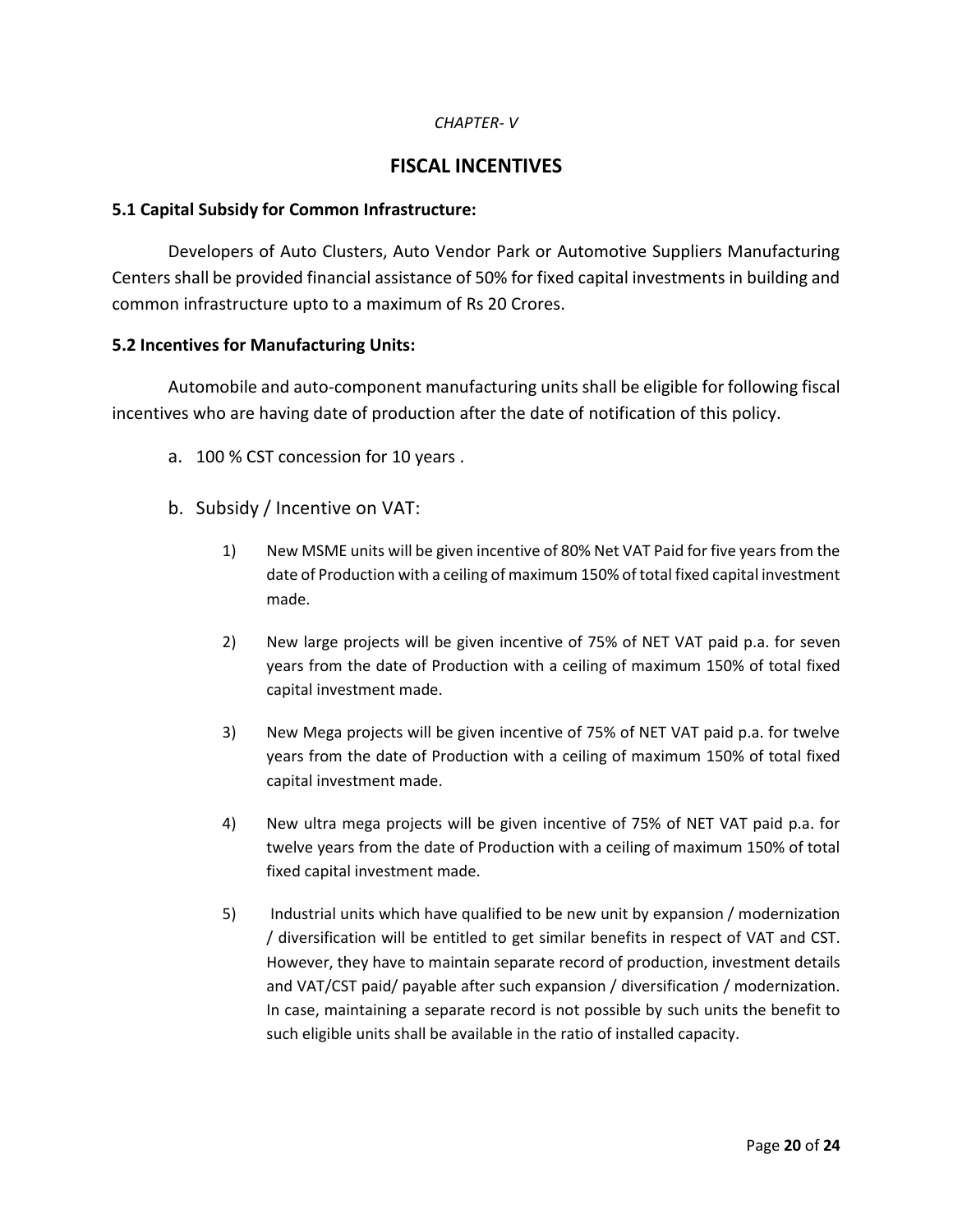- 6) Any unit claiming these benefits will have to get registered with Commercial Taxes Department, Government of Jharkhand and shall have to file all their statutory returns.
- 7) Department of Commercial Taxes shall give top priority to such units in matters of final assessment of annual tax return in a specific time frame.
- 8) Commercial Taxes Department shall also notify the responsibility of assessing officers along with time frame to be maintained in assessment of tax.
- 9) Claim for VAT incentive will be made on annual basis and claim for such incentive has to be made after the plant has been operated for at least one full financial year.
- 10) The unit for which return assessment has not been duly completed by Commercial Taxes Department will not be eligible for incentive of the VAT claimed for the next year.
- 11) Claim for VAT incentive of paid for the final year i.e. the last year of eligibility period can only be entertained after the complete assessment of all the previous years.

*Note : Notwithstanding anything contained in this Jharkhand Automobile and Auto Component Policy, the State reserves its right, to take appropriate direction including amendment, deletion or substitution of any incentives as granted in this Policy after the implementation of the Goods and Services Tax System into the State.*

- c. No entry tax on any items procured by the investors.
- d. Reimbursement/concession on stamp duty and transfer duty on the lands will be provided as per extend state industrial policy.
- e. 100 % electricity duty exemption shall be provided for 10 years from the date of production.

# **5.3 Marketing Incentives:**

Jharkhand Export Policy 2015 shall be extended to MSE units getting benefit under this policy also.

# **5.4 Patent and Quality Certification:**

Financial assistance shall be provided towards expenses incurred for patent registration and quality certification. Financial assistance shall be limited to 75% of the cost subject to a maximum of Rs 25 lakhs for obtaining patent registration and 50 % of the cost subject to a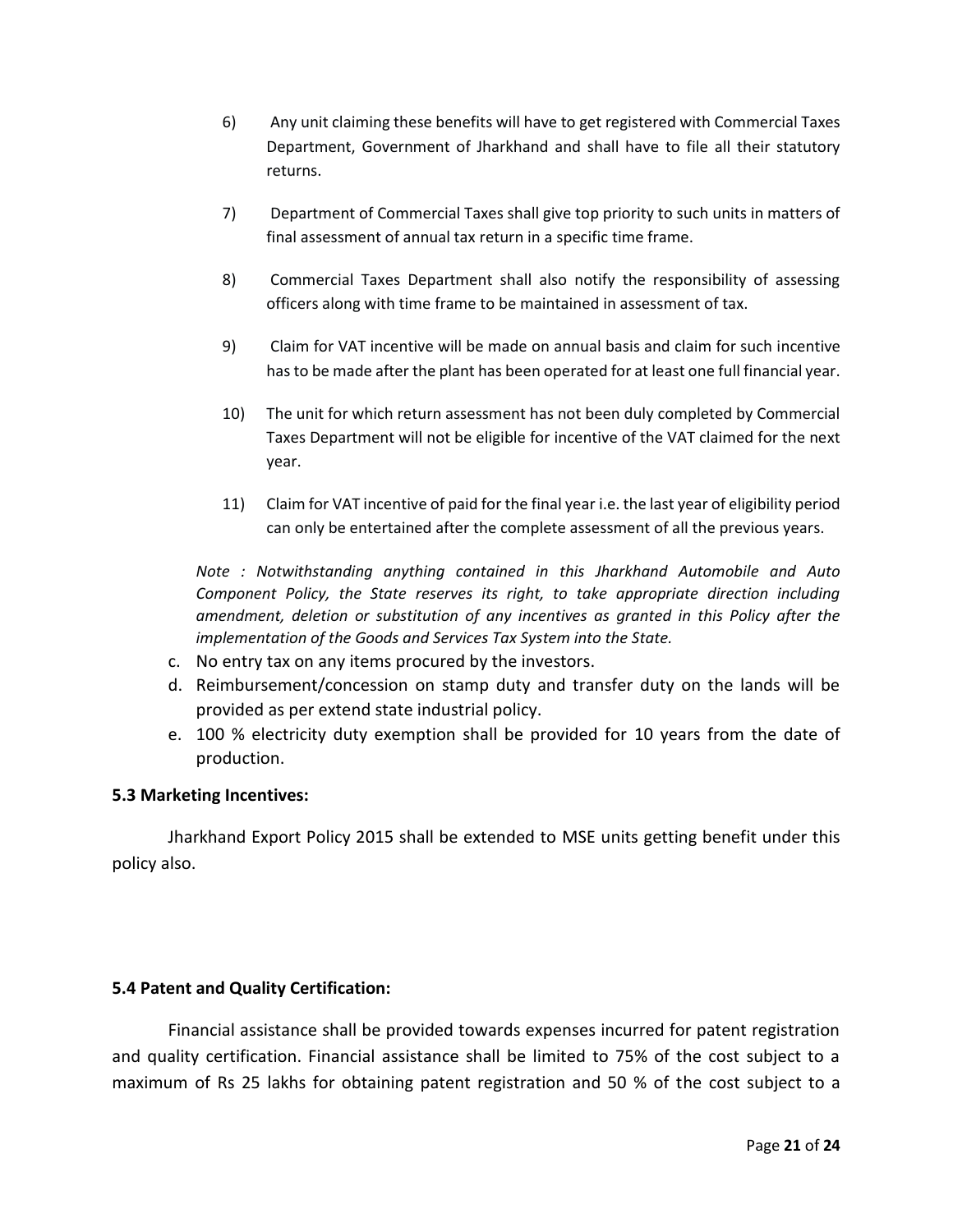maximum of Rs 5 lakhs for obtaining quality certification. This would be applicable only to MSME units.

# **5.5 Capital and Interest Subsidy for MSME:**

MSME units of Automobile and Auto-components manufacturers shall be eligible for fiscal incentives as per extend industrial policy of Jharkhand in addition to fiscal incentives provided above.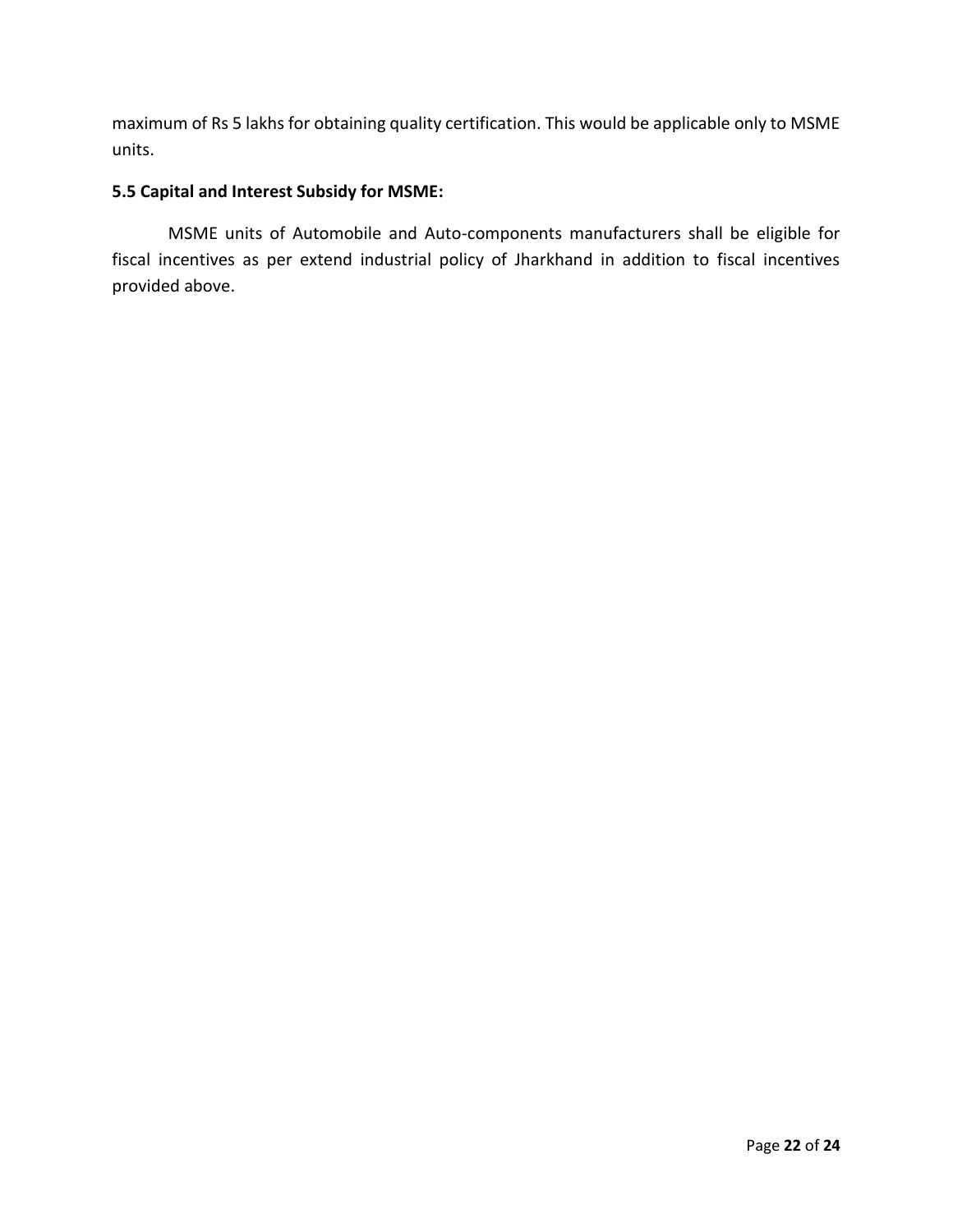# CHAPTER-VI

# **MISCELLANEOUS**

6.1. Notwithstanding anything contained in the foregoing paragraphs of the Jharkhand Automobile and Auto-Component Industry Policy 2016, the State Government by issuance of notification in the official gazette may amend or withdraw any of the provisions and or the schemes mentioned herein above.

6.2The Industrial Units which are getting benefitted under this policy will not be eligible for any other financial incentives or benefits under any other schemes or policy of the Govt. of Jharkhand unless specifically mentioned in this policy but they are eligible get benefit from any policy or scheme of Govt. of India.

6.3If any difficulty arises in giving effect to provisions of the Jharkhand Automobile and Auto-Component Industry Policy 2016, the same shall be referred to the Single Window Clearance Committee and thereon the decision taken shall be final.

**Order:** It is ordered that a copy of the notification should be sent for publication in the special edition of the Jharkhand Gazette and be circulated among all the Departments/Departmental heads and Subordinate offices of the Government.

By the Order of the Governor of Jharkhand

Sd/-

(S.K. Barnwal) Secretary Industry, Mines and Geology Department Government of Jharkhand